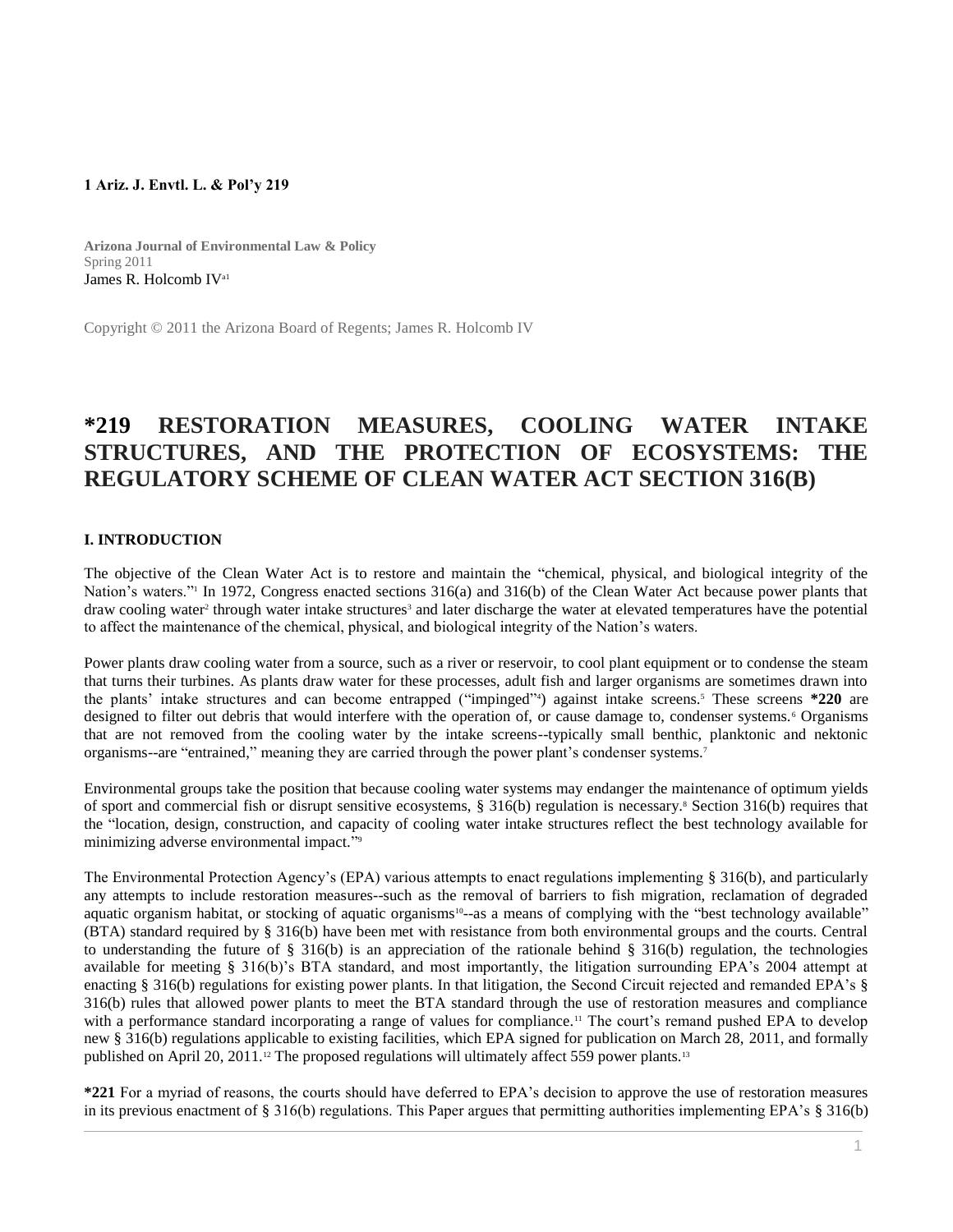rules should be allowed to grant permits to power plants on an individualized basis, allowing plants to use restoration measures to comply with § 316(b).

This Paper is divided into five parts. Part II of this Paper examines the background and history of § 316(b) regulation, including EPA's remanded Phase II rules that applied the provisions of § 316(b) to existing power plants. Part III explains why those rules should have been accorded deference. Part IV explains the meaning of "adverse environmental impact" in the context of restoration measures, and presents policy reasons why the Second Circuit should have upheld EPA's decision to include restoration measures in its remanded Phase II rules. Part V is a brief conclusion.

# **II. EPA'S HISTORY OF ATTEMPTED 316(B) REGULATION**

In 2004, EPA promulgated rules pertaining to cooling water intake structures, implementing § 316(b) of the Clean Water Act.<sup>14</sup> Phase II of these rules pertained to *existing* facilities.<sup>15</sup> The rules were controversial for two reasons: (1) they did not define BTA; and (2) they allowed for the use of compliance alternatives, including restoration measures, for purposes of establishing compliance with BTA.

According to the remanded Phase II rules, power plants must implement BTA in order to prevent entrainment and impingement of aquatic organisms.<sup>16</sup> EPA, however, did **\*222** not specify in the Phase II rules what constituted BTA for minimizing adverse environmental impact, the standard explicitly required by the text of  $\S 316(b)$ .<sup>17</sup> Of the universe of BTA options, there are three basic kinds of cooling-water systems that EPA could have selected: dry cooling, closed-cycle (closed-loop), and once-through systems.

Dry cooling systems use air drafts to transfer heat and thus virtually eliminate the need for water.<sup>18</sup> Closed-cycle cooling systems recirculate water, adding water to the cooling system only to replace what is lost through evaporation and other processes.<sup>19</sup> Once-through systems take water in, use it to cool power plant equipment, and return the water to its source at a higher temperature.<sup>20</sup>

There have been calls for EPA to select closed-cycle cooling as BTA. Closed-cycle systems, unlike once-through systems, re-circulate and reuse cooling water.<sup>21</sup> Cooling water in closed-cycle systems is passed through a condenser system where it is heated in the process of converting steam back to water.<sup>22</sup> After passing through the condenser system, the water is cooled in evaporating ponds or towers. Once cooled, the water is returned to the condenser system and used again in the cooling process.<sup>23</sup> Although the cooling water used in a closed-cycle system is constantly being recycled, some of the water is lost through evaporation and other processes.<sup>24</sup> As a result, closed-cycle systems must make additional withdrawals of water from the source waterbody in order to replace such losses.<sup>25</sup> The amount of replacement water withdrawn from the source in a closed-cycle system varies, but it is generally significantly less than a comparable once-through system, using 72 to 98% less water.<sup>26</sup> As a result, the environmental impacts from impingement and entrainment on **\*223** aquatic ecosystems from closed-cycle systems are much less than the impacts created by once-through systems.<sup>27</sup>

However, in its 1976 § 316(b) regulations, EPA responded to utility remonstrations that BTA should be determined on the basis of a detailed cost-benefit analysis by concluding that the application of BTA "should not impose an impracticable and unbearable economic burden on the operation of any plant subject to  $\S$  316(b)."<sup>28</sup> As a result, EPA declined to choose closed-cycle systems as the best technology *per se* for any affected ecosystem.<sup>29</sup> The Supreme Court has since held that EPA can employ cost-benefit analysis when formulating § 316(b) rules, recognizing that cost-benefit analysis and BTA are not mutually exclusive.<sup>30</sup>

Not only did the Phase II existing facility rules fail to define BTA, the rules were also controversial because they allowed for the implementation of "compliance alternatives," including restoration measures, for minimizing adverse environmental impacts.<sup>31</sup> Permissible restoration measures consisted of actions which would "produce and result in increases of fish and shellfish in the facility's watershed."<sup>32</sup> Examples of restoration measures include, but are not limited to, stocking water-bodies with hatchery-raised fish and restoration of aquatic habitat.<sup>33</sup> If a facility used restoration measures to comply with § 316(b), however, the facility also had to meet a performance standard.

The Phase II rules were remanded and suspended in 2007 after the Second Circuit, in *Riverkeeper v. EPA* (*Riverkeeper II*), held that allowing power plants to use restoration measures for purposes of complying with § 316(b) violated the intent of the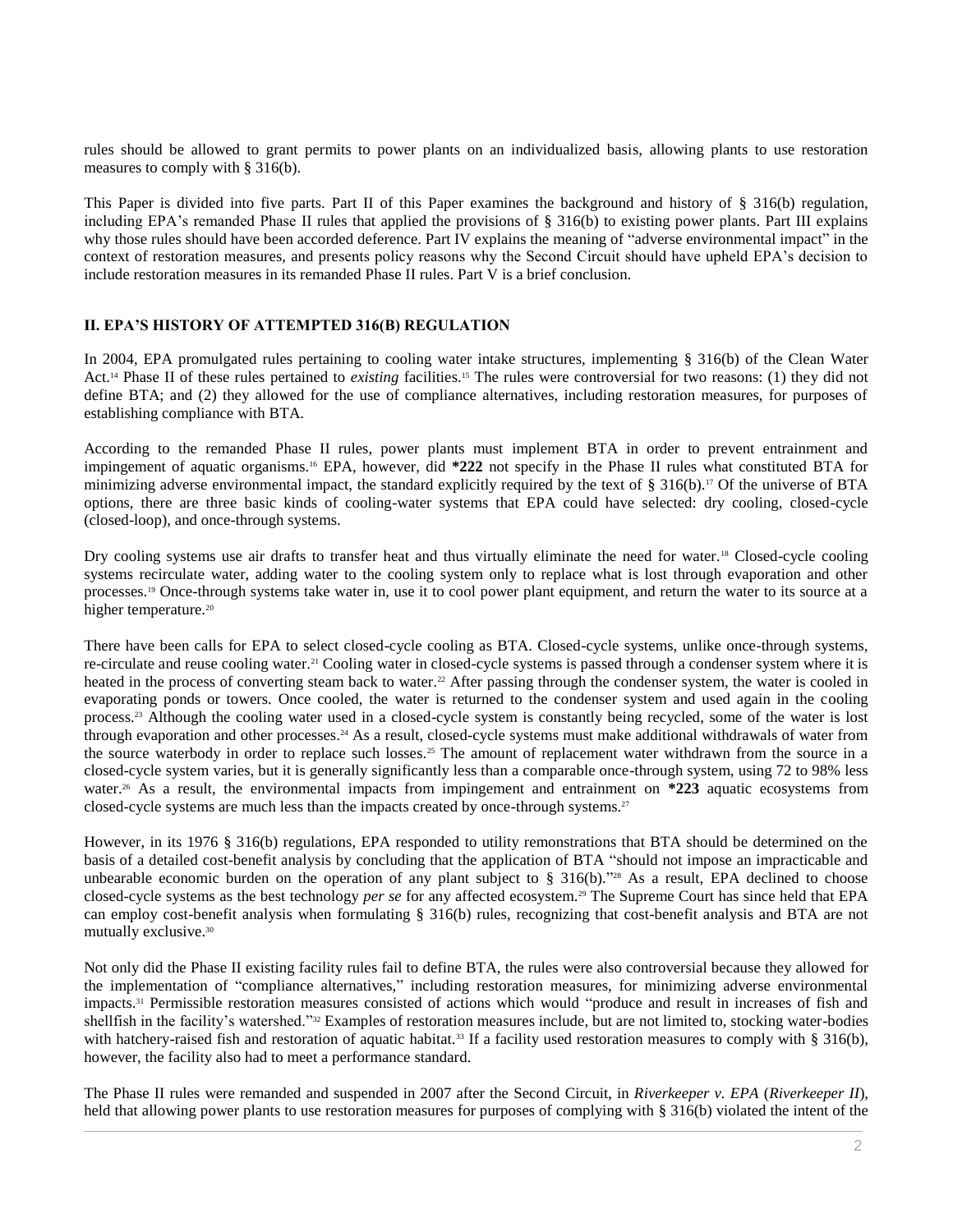Clean Water Act.<sup>34</sup> Pursuant to the remand, EPA proposed new § 316(b) rules applicable to existing facilities on March 28, 2011. In accordance with *Riverkeeper II*, the proposed rules do not contain provisions allowing for the use of restoration measures, but--to the surprise of many--do allow for site-specific characteristics to be taken into account in the determination of BTA at a particular facility as opposed to mandating the use of closed-cycle cooling. The proposed rules are in the midst of the public comment period, and are expected to be finalized by July 27, 2011.

#### **\*224** *A. EPA's Repeated Attempts at Section 316(b) Regulation*

EPA has attempted to construct regulations implementing  $\S$  316(b) in the past, but its efforts have proven unsuccessful.<sup>35</sup> EPA's first attempt was rejected in 1977, when the Fourth Circuit struck down EPA's § 316(b) regulations on procedural grounds.<sup>36</sup> The court found that EPA failed to comply with the Administrative Procedure Act by relying on a development plan that was not published in the Federal Register as part of the regulations and by not complying with the procedural requisites for incorporation by reference.<sup>37</sup>

Eighteen years later, EPA had yet to make a second attempt at promulgating § 316(b) regulations.<sup>38</sup> However, EPA did release a draft guidance document in that eighteen-year period describing studies necessary to evaluate adverse environmental effects from cooling water intake structures in order to make permit-specific determinations of BTA on a case-by-case basis.<sup>39</sup> EPA also issued decisions that discussed how cost could be considered, allowing for site-specific variances.<sup>40</sup> The agency concluded that variances were appropriate when the cost of the specified technology was found wholly disproportionate to the environmental benefit.<sup>41</sup>

As a result of the EPA's failure to formally promulgate regulations governing cooling water intake structures, environmental organizations initiated a citizen suit in 1995, demanding that the EPA promulgate regulations to reduce impingement and entrainment in intake structures.<sup>42</sup> The EPA and the environmental organizations eventually settled the case by entering into a consent decree; this was done without input from electric utility companies, the industry most heavily targeted by § 316(b).<sup>43</sup> Following a series of extensions to the timeline set out in the consent decree, the district court ordered that EPA propose § 316(b) regulations for new sources by July 20, 2000, and for existing sources by July 20, 2001.<sup>44</sup>

The regulations that were developed as a result of the consent decree were divided into three phases. Phase I regulated new source intake structures, while Phases II & III **\*225** regulated existing source intake structures. The Phase II regulations provided five compliance alternatives that a facility could select and implement to satisfy the "best technology available" standard<sup>45</sup>-three of which, if chosen, triggered a requirement to comply with national performance standards.<sup>46</sup>

Restoration measures were included in the list of compliance alternatives. For example, in order for an existing facility to comply with § 316(b) rules, a facility could demonstrate that it would install, properly operate, and maintain restoration measures, operational measures, and design and construction technologies that would allow the facility to meet specified performance standards and restoration requirements.<sup>47</sup>

Facilities using restoration measures had to "jump through a hoop" in order to use them. First, facilities had to demonstrate to the EPA that it had evaluated the use of mitigation technologies and operational measures<sup>48</sup> and that they would be less feasible, less cost-effective, or less environmentally desirable than meeting the standards or requirements through the use of restoration measures.<sup>49</sup> Second, facilities had to demonstrate that the restoration measures implemented, alone or in conjunction with operational measures and design technologies, would produce ecological benefits at a level substantially similar to the level the facility would have achieved by meeting the performance standard. Again, the performance standard involves reducing impingement mortality for all lifestages of fish and **\*226** shellfish by 80 to 95%, and entrainment mortality by 60 to 90% from the calculation baseline.<sup>50</sup>

As a result, the Phase II existing facilities rule provided for a permitting process that allowed site-specific characteristics to be accommodated through the use of restoration measures, subject to pervasive performance standards.

# *B. The Riverkeeper Litigation*

Before the Phase II rules were considered by the Second Circuit, the use of restoration measures as an option for compliance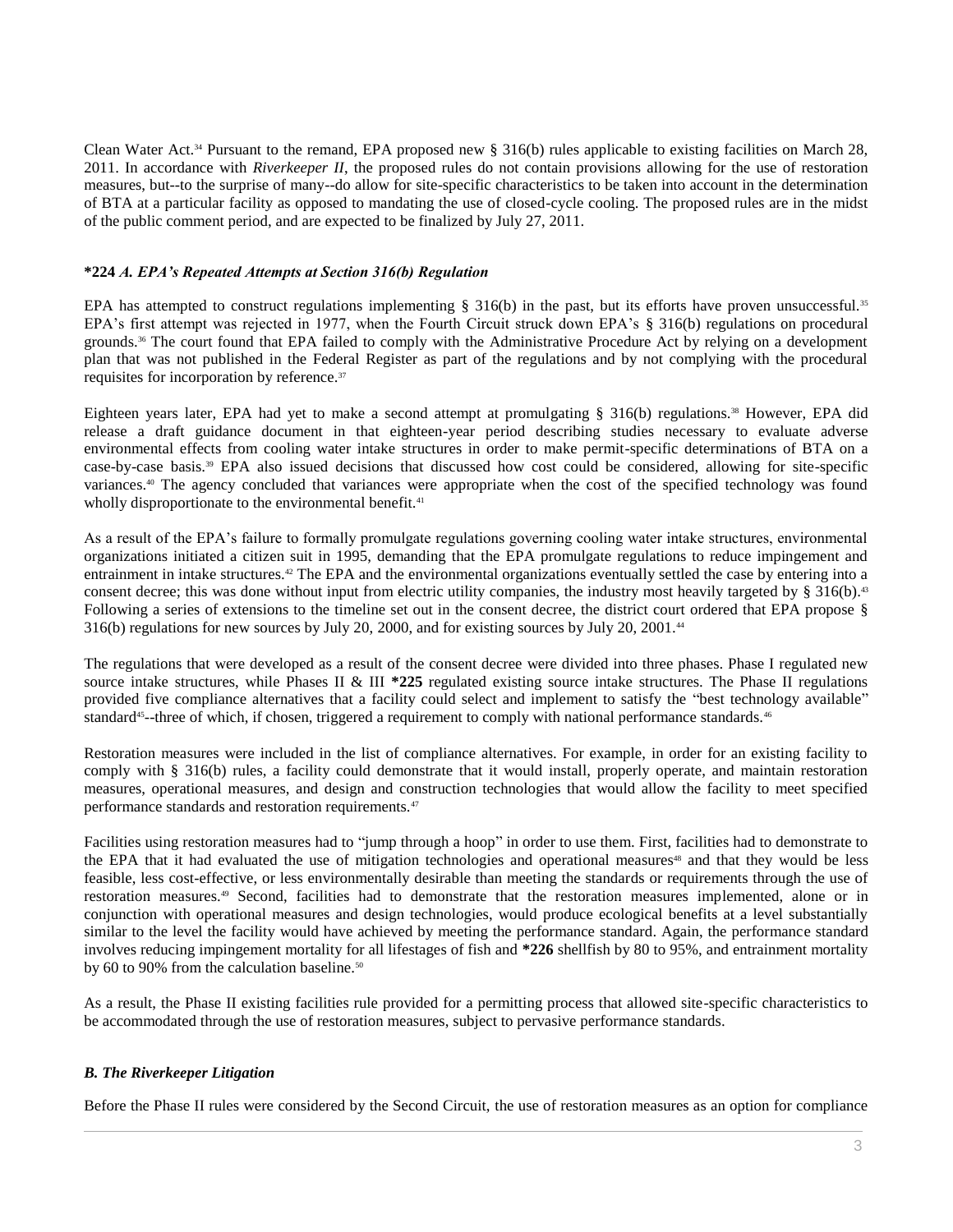under Phase I (applicable to *new* facilities), became a focal point of the 2004 *Riverkeeper I* litigation in the Second Circuit.

In *Riverkeeper I*, environmental petitioners argued that allowing *new* facilities to employ restoration measures rather than demanding compliance with the BTA standard was beyond the scope of EPA's § 316(b) authority.<sup>51</sup> The court agreed with the petitioners, finding determinative the incoherence between the effects of restoration measures and the language of the Clean Water Act. The court reasoned that "[r]estoration measures correct for the adverse environmental impacts of impingement and entrainment; they do not minimize those impacts in the first place."<sup>52</sup> The court also highlighted the fact that power plants employed restoration measures prior to the enactment of the Clean Water Act, and it was the dissatisfaction with their effectiveness that resulted in technology-based preventative measures.<sup>53</sup> Furthermore, the court considered that in 1982, Congress entertained proposed changes by EPA that "would allow [existing] dischargers to use measures equal in effect to the best technology available--e.g. restoration measures, such as a fish hatchery-- to mitigate adverse effects,"<sup>54</sup> and concluded that because the proposed change failed to survive congressional review, EPA therefore lacked the authority to authorize the use of restoration measures for  $\S 316(b)$  compliance.<sup>55</sup>

In *Riverkeeper II*, the Second Circuit considered the use of restoration measures under Phase II of EPA's regulations, applicable to *existing* facilities.<sup>56</sup> Ultimately, the court rejected provisions in the Phase II rule that allowed compliance through the use of restoration measures and remanded EPA's § 316(b) rules.<sup>57</sup> The court relied on its earlier decision in *Riverkeeper I*, which held that a provision allowing power plants to undertake **\*227** restoration measures as an alternative to implementing BTA was based on an impermissible construction of  $\S 316(b)$ .<sup>58</sup>

The *Riverkeeper II* court focused on EPA's Phase II performance standard that applied to plants electing to use restoration measures. In the rule's proposal, EPA determined that closed-cycle systems "generally reduce the water flow [required by the power plant] from 72 to 98%, thereby using only 2 to 28% of the water used by once-through cooling systems," <sup>59</sup> and that it is generally assumed that this would result in a comparable reduction in impingement and entrainment.<sup>60</sup>

In a technical development document generated for the proposal, however, EPA disaggregated these data, stating that closed-cycle cooling systems use 96 to 98% less fresh water and 70 to 96% less salt water than once-through systems.<sup>61</sup> Additionally, EPA's analysis suggested that the disaggregated data indicated that closed-cycle cooling would reduce impingement mortality and entrainment by 96 to 98% at facilities that use salt water.<sup>62</sup>

Accordingly, these numbers differed from the performance standard the EPA set out in its Phase II rules that required reduction of impingement mortality by 80 to 95% and entrainment by 60 to 90%.<sup>63</sup> The court found that these differences could be potentially significant, "especially in determining whether this suit of best technology available technologies achieve essentially the same result as closed-cycle cooling, but are neither explained nor adequately compared ...."<sup>64</sup> While the court considered EPA's conclusion that the total social cost of mandating closed-cycle cooling would be "\$3.5 billion per year"<sup>65</sup> and that requiring closed-cycle cooling could close nine of the 539 existing power plants subject to the Phase II rule,<sup>66</sup> the court ultimately determined that EPA, under the cover of "practicability," impermissibly relied on cost-benefit analysis in its decisionmaking.<sup>67</sup> **\*228** However, on appeal of this narrow issue, the U.S. Supreme Court later ruled that the costs of compliance could be considered by the EPA during the rulemaking process.<sup>68</sup>

EPA, taking the stance that § 316(b) should be interpreted to allow for site-specific characteristics to be taken into account, justified its performance standard "ranges" by asserting that § 316(b) does not require a single-numeric standard applicable to all Phase II existing facilities. It also argued that expressing the performance standards in ranges was necessary to account for the variables involved in reducing impingement and entrainment mortality under local conditions at particular facilities.<sup>69</sup> As the EPA explained, no single technology is most effective for all facilities subject to the rule because "the Phase II requirements are applied in a variety of settings and to existing facilities of different types and sizes."<sup>70</sup> EPA's argument was based on the fact that uniform technology standards do not provide a fixed level of performance at all facilities because their performance is affected by site-specific conditions, such as the nature of the waterbody, facility intake requirements, climatic conditions, and the waterbody's ecosystem.<sup>71</sup>

The Second Circuit agreed with EPA, observing that "[a] margin of error from a relatively precise benchmark that is tolerable given measurement difficulties is not at issue here. Instead the performance standards reflect the range of performance associated with various technologies identified as best technology available. That performance, in turn, depends in part on local conditions and natural fluctuations."<sup>72</sup>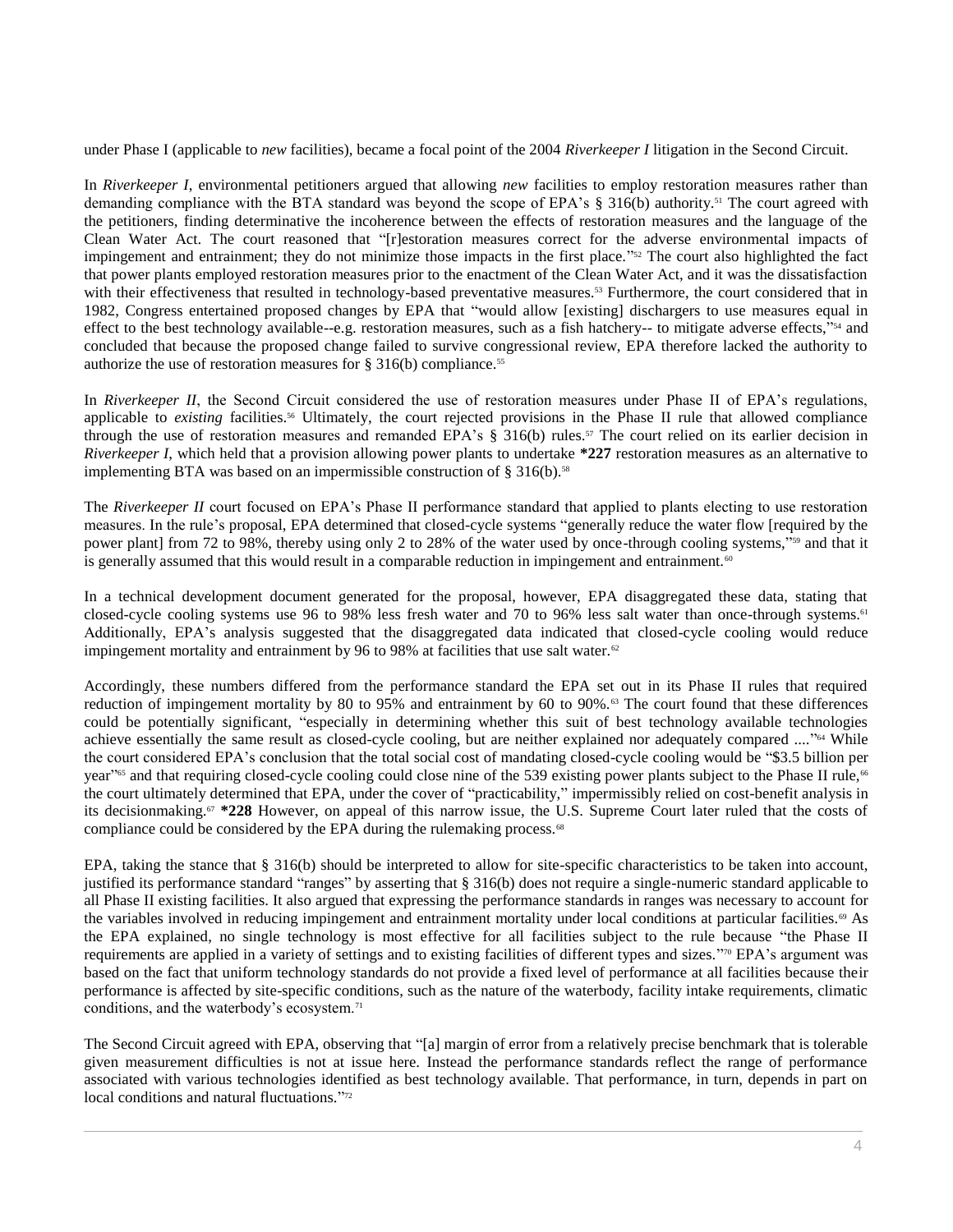Nevertheless, the court backpedaled, ultimately concluding that a rule that deems in compliance those facilities that could achieve the upper end of a range if they reach only the lower end is not permissible.<sup>73</sup> As a result, the performance standards required of those existing facilities employing restoration measures for § 316(b) compliance purposes were found to be impermissible by the court. $74$ 

More specific to the permissibility of the use of restoration measures, EPA also contended in *Riverkeeper II* that its interpretation permitting restoration measures as a means **\*229** for compliance was entitled to deference.<sup>75</sup> Disagreeing, the Second Circuit echoed its reasoning from *Riverkeeper I*, holding that EPA's decision to permit restoration measures was not based on a permissible construction of the statute,<sup>76</sup> focusing on the fact that restoration measures correct for adverse environmental impacts, but do not minimize the impacts in the first place, and, furthermore, that restoration measures contradict the unambiguous language of § 316(b) as they are not part of the location, design, construction, or capacity of cooling water intake structures.<sup>77</sup> For that reason, the Second Circuit remanded EPA's rules implementing § 316(b) back to the agency.

# **III. THE SECOND CIRCUIT SHOULD HAVE ACCORDED DEFERENCE TO EPA'S INTERPRETATION OF SECTION 316(B)**

The Second Circuit's *Riverkeeper II* decision is clear: facilities must apply the best technology available to achieve the minimum amount of impingement and entrainment possible and EPA may not allow facilities to use restoration measures to comply with  $§$  316(b).<sup>78</sup>

The Second Circuit, however, erred in *Riverkeeper II* by not affording deference to EPA's interpretation. EPA's interpretations of its regulatory statutes are controlling under the *Chevron* principle of judicial deference to administrative agencies' statutory interpretations.<sup>79</sup> *Chevron* commands deference to an agency's interpretation of the statute that it administers where Congress has not spoken to the precise question at issue, and where the agency's interpretation is reasonable.<sup>80</sup> In applying *Chevron* deference, an agency's view governs "if it is a reasonable interpretation of the statute--not necessarily the only possible interpretation, nor even the interpretation deemed most reasonable by the courts."<sup>81</sup>

The Clean Water Act does not reflect a clear congressional intent to preclude use of restoration measures, and EPA's interpretation allowing its use is accordingly reasonable.<sup>82</sup> Indeed, regulators have historically taken the environmental benefits of actions, such as the implementation of restoration measures, into account in making § 316(b) regulatory determinations and have relied upon such benefits in declining to require additional **\*230** technology-based source controls.<sup>83</sup> For example, restoration measures are routinely used under other sections of the Clean Water Act, as with § 404 "dredge and fill" permits.<sup>84</sup> In *Ohio Valley Environmental Coalition*, for example, the Fourth Circuit found adverse environmental impacts had been offset where restoration measures, specifically stream enhancement, stream restoration, and stream creation, were undertaken in the context of "dredge and fill" permits.<sup>85</sup> Also in the context of § 404 permits, EPA, by regulation, has provided that minimization of adverse effects on populations of plants and animals can be achieved by "[u]sing planning and construction practices to institute habitat development and restoration to produce a new or modified environmental state of higher ecological value ...."<sup>86</sup>

In addition, an examination of § 316(b)'s legislative history, along with other practical considerations, demonstrates the reasonableness of EPA's interpretation, further exemplifying why the Second Circuit should have deferred to EPA.

# **A. Section 316(a)'s Legislative History Makes EPA's Interpretation of Section 316(b) Reasonable**

The legislative history of § 316 supports the conclusion that Congress intended for EPA to regulate power plants on an individualized basis--which would embrace the use of restoration measures--as opposed to regulation solely by one nationally uniform BTA standard.

Unlike the nationally uniform technology standards applied to most pollutant discharges under the Clean Water Act, "Congress elected to treat cooling water use, and thermal discharges in particular, on a more individualized basis. Section 316(a), for example, provides a variance from the discharge standards for heat, based on the site-specific effects of thermal discharges on aquatic life."87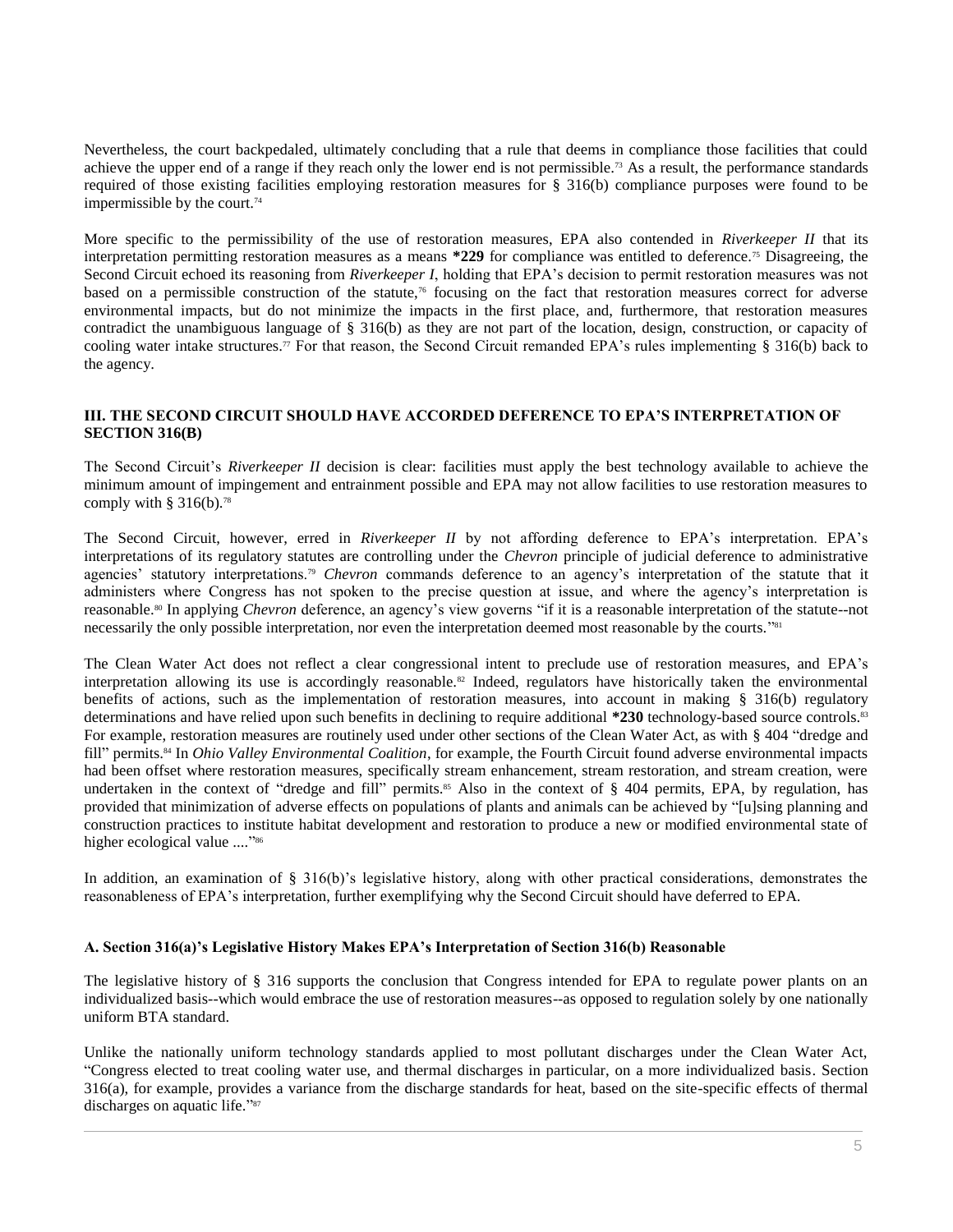While "the legislative record contains virtually no discussion concerning § 316(b), the substantial legislative history addressing § 316(a)'s thermal discharge provisions clarifies **\*231** § 316(b)'s role."<sup>88</sup> In particular, the timing of § 316(b)'s appearance and its placement in a provision on thermal discharges suggests that it was intended by Congress to be a case-by-case provision applied to point sources according to site-specific environmental impacts.<sup>89</sup> Thus, the same rationale underlying § 316(a)-- the reduced need for nationally uniform standards and the relative ease of identification and enforcement of discharging point sources--was meant to apply to § 316(b) for the regulation of cooling water intake structures.<sup>90</sup> Even more, "the use of cooling water, like thermal discharges regulated by 316(a), affects the environment based on the unique characteristics existing at a particular site." <sup>91</sup> Therefore, it is likely that Congress viewed cooling water intake structures as lending themselves to individualized, site-specific control.<sup>92</sup>

Under the Clean Water Act, Congress distinguished thermal discharges from all other pollutants due to the limited number of sources, their centrality to the steam-electric industry, and their unique effect on the environment.<sup>93</sup> Section  $316(a)$  provides for a "thermal variance" as long as a discharger can demonstrate that an effluent limitation proposed for the control of the thermal component of a discharge would be more stringent than necessary to assure the protection and propagation of a balanced, indigenous population of shellfish, fish, and wildlife in the body of water receiving the discharge. If such a demonstration is made, the EPA Administrator can impose an alternative effluent limitation for the thermal component of the discharge.<sup>94</sup>

This "thermal variance" first appeared in a Conference Report as a compromise between the different approaches taken by the House and Senate.<sup>95</sup> The House "had approached discharges of heat in a manner that was distinct from the regulation of any other pollutant."<sup>96</sup> It had defined "pollutant" to include "heat,"<sup>97</sup> but also exempted thermal discharges from the effluent limitations and standards of performance if dischargers **\*232** complied with additional thermal discharge regulations to be promulgated by EPA.<sup>98</sup> These regulations were to be designed to allow each individual discharger to choose a technology based on relative social and economic costs and benefits<sup>99</sup> after considering all alternatives, including once-through and closed-cycle cooling.<sup>100</sup> The House's rationale was that thermal discharges should be regulated on a case-by-case basis according to the environmental and economic conditions at a particular location--an approach adopted after extensive testimony was presented to the House Committee on Public Works about the unique characteristics of heat as a pollutant.<sup>101</sup>

The Senate Committee on Public Works heard similar testimony, yet elected to treat discharges of heat like any other pollutant, subjecting it to the same nationally uniform effluent limitations and standards of performance applicable to other discharges of pollutants.<sup>102</sup>

The Conference Report forged a compromise between the House and Senate.<sup>103</sup> It adopted the Senate's approach by defining "pollutant" to include "heat,"<sup>104</sup> and by regulating thermal discharges under the effluent limitations<sup>105</sup> and standards of performance<sup>106</sup> used to control other pollutants. However, it also "reflected portions of the House bill by allowing point sources to obtain case-by-case variances from the thermal discharge standards if they could demonstrate such restrictions were 'more stringent than necessary to assure the protection and propagation of a balanced, indigenous population' of **\*233** aquatic organisms."<sup>107</sup> Subsequent floor debates revealed that the Conference Report's approach balanced the potential effects of heat on a case-by-case basis.<sup>108</sup>

Key to the argument that the legislative history of § 316(a) clarifies § 316(b) is that both cover the steam-electric industry. The legislative history recognizes that the steam-electric industry, the primary user of cooling water, is unique and best regulated case-by-case.<sup>109</sup> For example, power plants are fewer in number and more readily identifiable than other categories of dischargers which release pollutants other than heat.<sup>110</sup> As the floor manager of the house Conference Report stated, the "problems of enforcement, including identification of violators, the apportioning of load limits for a given body of water, and the determination of the effects of a given source, are all less difficult than the problems encountered in the case of the multitude of sources of the various other pollutants."<sup>111</sup> This indicates that Congress believed it was preferable to regulate a power plant's cooling water use on a case-by-case, individualized basis.<sup>112</sup>

Consistent with this perspective is EPA's original proposed regulations to implement § 316(b) and EPA's 1977 draft guidance, both of which indicated that intake structures must be evaluated on a case-by-case basis.<sup>113</sup> The preamble to the 1976 final rule stated that "decisions relating to the best technology available are to be made on a case-by-case basis and may include factors such as age [of the plant]."<sup>114</sup> The supporting 1976 Development Document stated that "[a] prerequisite to the identification of best technology available for any specific site should be a biological study and associated report to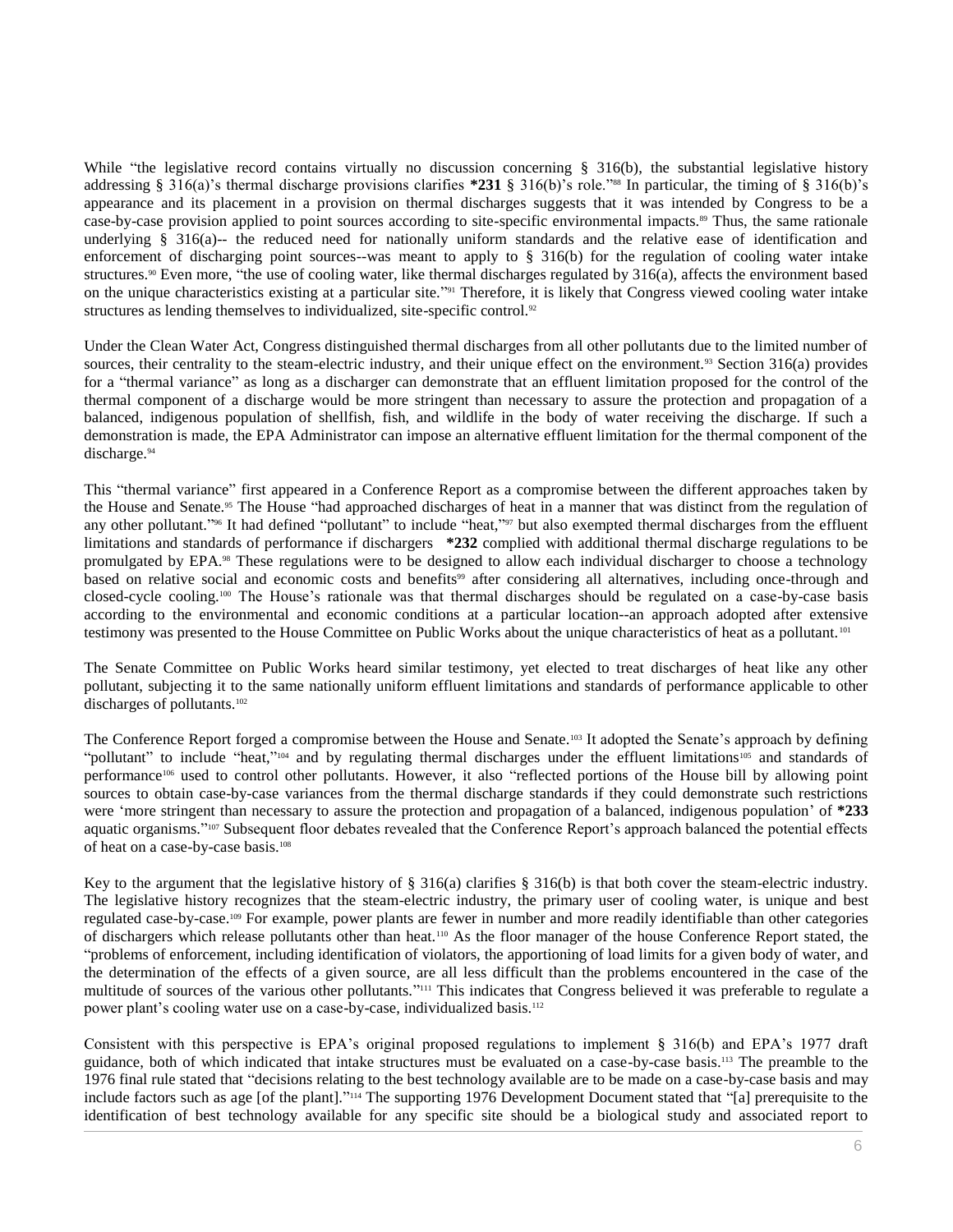characterize the type, extent, distribution, and significant overall environmental relation of all aquatic organisms in the sphere of influence of the intake." 115

In light of legislative history that supports the conclusion that Congress believed cooling water intake structures should be regulated on an individualized, site-specific basis, EPA's inclusion of restoration measures in its Phase II existing facility rule was reasonable. A component of the reasonableness of EPA's decision is that restoration measures can be employed to satisfy site-specific particularities, meaning these measures may be more **\*234** effective than uniform technology standards in protecting and supporting surrounding ecosystems simply because site-specific regulation considers factors such as the region the plant is located in, the physical location of the intake structure, and the types of organisms or wildlife affected by the intake structure, among other considerations.

# **IV. ENVIRONMENTAL AND ECONOMIC REASONS FOR ACCORDING DEFERENCE TO EPA'S SECTION 316(B) RULES**

In addition to the legislative history, there are more fundamental reasons why the Second Circuit's decision is in error. First, site-specific regulation that permits power plants to use restoration measures can prevent an adverse environmental impact from ever occurring in the aquatic ecosystem. Second, restoration measures may accomplish greater environmental good than a technology-based standard. Finally, granting existing facilities the option of using restoration measures is a more equitable method of imposing costs on a heavily regulated industry.

#### *A. If there is no "adverse environmental impact," there is no need to employ "best technology available"*

The plain language of § 316(b) requires intake structures to reflect "best technology available for minimizing environmental impact." <sup>116</sup> Though the legislative history of § 316 makes EPA's inclusion of restoration measures in its Phase II rules reasonable, an additional argument can be made that when restoration measures prevent an "adverse environmental impact" from occurring in the first place, § 316(b)'s BTA trigger is never engaged. This is so because if there is no "adverse environmental impact," then there is nothing to minimize, and the objective of BTA is satisfied.<sup>117</sup> This line of reasoning turns on whether adverse environmental impacts should be viewed from a population or individual organism level. Resorting to other federal laws for the answer is necessary because the language of § 316(b) does not shed light on this.<sup>118</sup>

There is ample support for the view that the adverse environmental impact analysis should focus on harm to populations of organisms rather than solely on individual organisms. According to the EPA's definition of "adverse," adverse environmental impact should pertain to harm at the population, community, or ecosystem levels: loss of individual organisms does not reach this threshold.<sup>119</sup> EPA's practice in administering § 316(b) over the years confirms this standard.<sup>120</sup> For example, in its 1975 Draft Guidelines, EPA stated, "[a]dverse environmental impacts occur when the ecological functioning of the organism[s] of concern is impaired or reduced to a level which precludes the maintenance of existing  $*235$  populations.<sup>"121</sup> "EPA has consistently adopted this position by considering losses to populations rather than individuals in determining adverse environmental impact."<sup>122</sup> Additionally, EPA and state permitting agencies have followed this population-based approach to adverse environmental impact specifically in § 316(b) cases.<sup>123</sup> The overly narrow reading of § 316(b) supplied by the environmental organizations who initiated the *Riverkeeper* litigation ignores the fact that a given amount of aquatic mortality may have no important impact on a fish or shellfish population as a whole, especially when compared to impacts resulting from commercial and recreational fishing--activities that have a far greater influence on fish population size and health.<sup>124</sup>

Additionally, when viewed in the context of the objectives and goals of the Clean Water Act, an "adverse environmental impact" refers to those environmental factors that determine the health of aquatic populations and ecosystems.<sup>125</sup> Courts have looked to the objective of the Clean Water Act, which is "to restore and maintain the chemical, physical, and biological integrity of the Nation's waters," when construing other provisions to identify adverse impact.<sup>126</sup> Specifically, "courts have noted that Congress used the term 'integrity' to 'convey a concept that refers to a condition in which the natural structure and function of ecosystems is maintained."<sup>127</sup> In other words, only man-made changes that overtax nature's ability to restore conditions to a natural or original state are unacceptable perturbations.<sup>128</sup> Therefore, in accordance with EPA practice, when a change does not upset an overall population, no adverse environmental impact has occurred.

Just as small changes to a population and losses that are "offset by natural compensatory mechanisms are not an 'adverse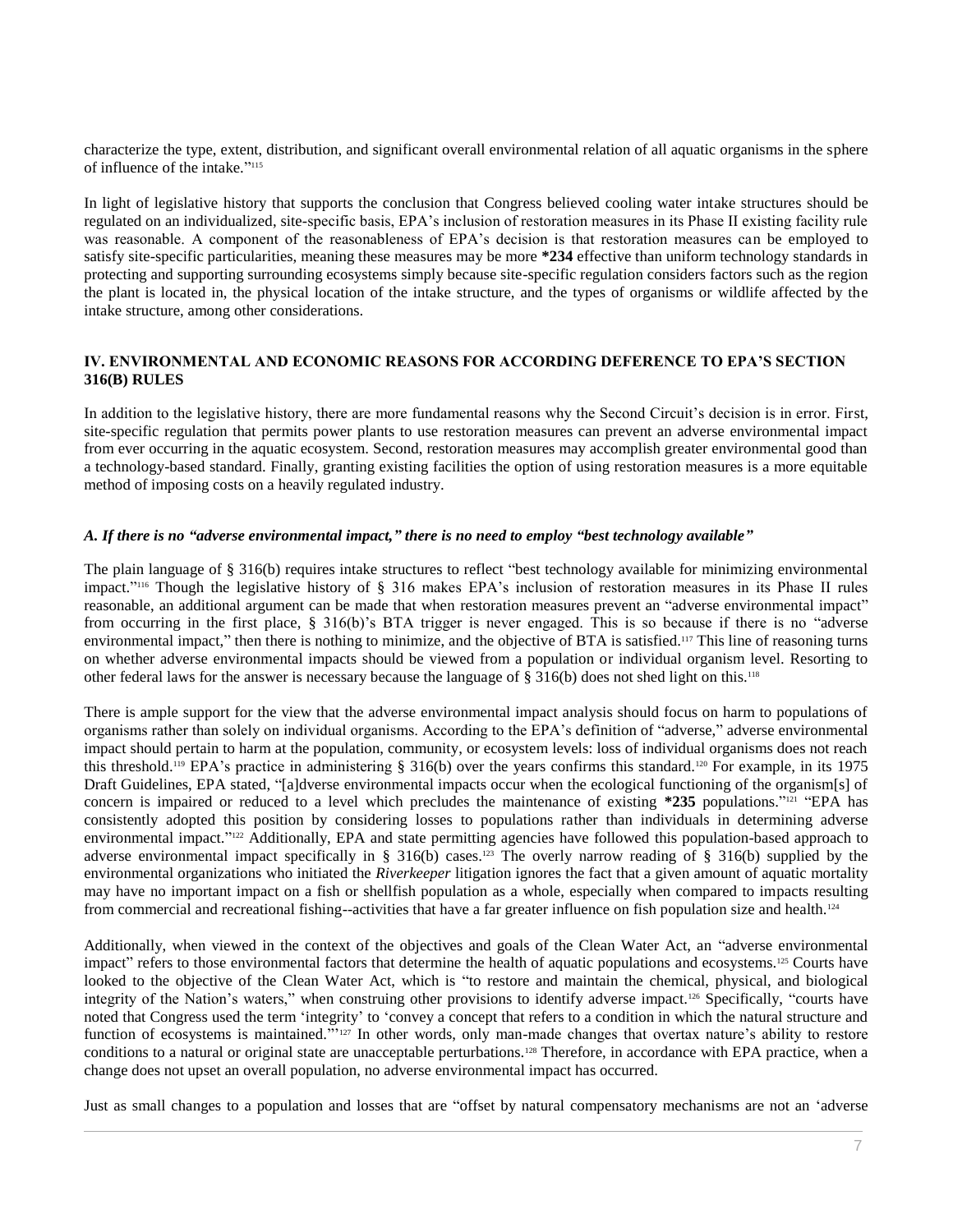environmental impact,"' offsetting losses by other measures may prevent a facility from exceeding the adverse environmental impact threshold.<sup>129</sup> Such offsets may be accomplished through restoration measures, such as introducing fish stocking programs or wetlands enhancements.<sup>130</sup>

**\*236** EPA's earliest efforts to implement § 316(b), in both its 1973 Proposed Rule and a 1973 Development Document, determined that it is the "net" effect of impingement and entrainment losses that matters.<sup>131</sup> Losses that are offset by other measures are not logically "adverse environmental impact[s]" if they do not interfere with the maintenance of sustainable populations or the structure and function of ecosystems.<sup>132</sup> Both EPA and state agencies have recognized in permitting decisions that restoration measures can play a significant role under § 316(b) in addressing impingement and entrainment  $losses.<sup>133</sup>$ 

Considering adverse environmental impact at the population level as opposed to an individual organism level also accords with the approach of a number of federal environmental laws.

The Magnuson-Stevens Fishery Conservation and Management Act,<sup>134</sup> which regulates commercial fishing in coastal waters, requires that fishery management plans be developed to establish conservation measures to prevent overfishing and to assure "optimum yield." <sup>135</sup> Optimum yield is defined as the amount of fish that will provide the greatest overall benefit to the nation, particularly with respect to food production and recreational opportunities, while taking into account the protection of marine ecosystems.<sup>136</sup> The most significant requirements in setting optimum yield are that it must prevent overfishing and not exceed "maximum sustainable yield," which is a scientific determination of the level of harvest that can be taken consistently on a long-term basis without diminishing the overall population of fish stocks, and that it will assure an inexhaustible and perpetually renewable resource.<sup>137</sup>

Another example is § 7 of the Endangered Species Act, which prohibits a federal agency from granting a permit for any action that jeopardizes the continuing existence of a population of an endangered species by destroying or adversely modifying critical habitat.<sup>138</sup> Notably, § 7 has been interpreted by federal agencies and the courts to authorize the use of restoration measures.<sup>139</sup> For example, in *Fund for Animals, Inc. v. Rice*, the construction of a municipal landfill was allowed to proceed although it would destroy the habitat of two **\*237** endangered species because the impact would be mitigated by restoration measures suitable for the continued well-being of the population of endangered species involved.<sup>140</sup>

Additionally, the Fish and Wildlife Coordination Act,<sup>141</sup> which seeks to protect ecosystems and populations of wildlife living in ecosystems, has been implemented by the U.S. Fish & Wildlife Service through a policy that actively espouses the use of restoration measures in a degree in proportion to the value, scarcity, and replaceability of the habitat at risk. <sup>142</sup>

Finally, the National Environmental Policy Act requires EPA to consider the environmental benefits of proposed restoration measures in Environmental Impact Statements (EIS).<sup>143</sup> An EIS must be prepared for all federally-approved actions that will have a "significant" impact on the environment, but restoration measures undertaken and implemented in connection with a proposed action can obviate the need for an EIS altogether by reducing the project's environmental impact so that the impact is no longer "significant."<sup>144</sup>

Notwithstanding these examples to the contrary, some believe that the adverse impact analysis should focus on harm to individual organisms, and that the threshold for "adverse" is a relatively low one.<sup>145</sup> In support of their position, these individuals point to EPA's 1973 Proposed Regulations, in which EPA suggested that *any* detrimental environmental impact could be considered "adverse," <sup>146</sup> and to an EPA General Counsel's statement that "[s]imply because cooling water could be discharged at a temperature which does not unduly disrupt the aquatic ecosystem does not mean that the withdrawal of the cooling water therefore will also not have an adverse environmental impact."<sup>147</sup>

The environmental organization that spurred the *Riverkeeper* litigation takes this position, considering *any* mortality to fish or other aquatic life caused by a cooling water intake structure to be an adverse environmental impact.<sup>148</sup> Accordingly, even if the impingement and entrainment impacts caused by an intake structure would not interfere with the existence of a "balanced indigenous population," such impacts must be minimized nevertheless.<sup>149</sup> This outlook arguably assures a high degree of fish protection and can be **\*238** supported by a straightforward, yet overly narrow, reading of § 316(b).<sup>150</sup> In practice, however, the EPA has defined the term "adverse" in general terms to mean "unfavorable, harmful, difficult, or detrimental," but not "irreversible" or "irretrievable."<sup>151</sup>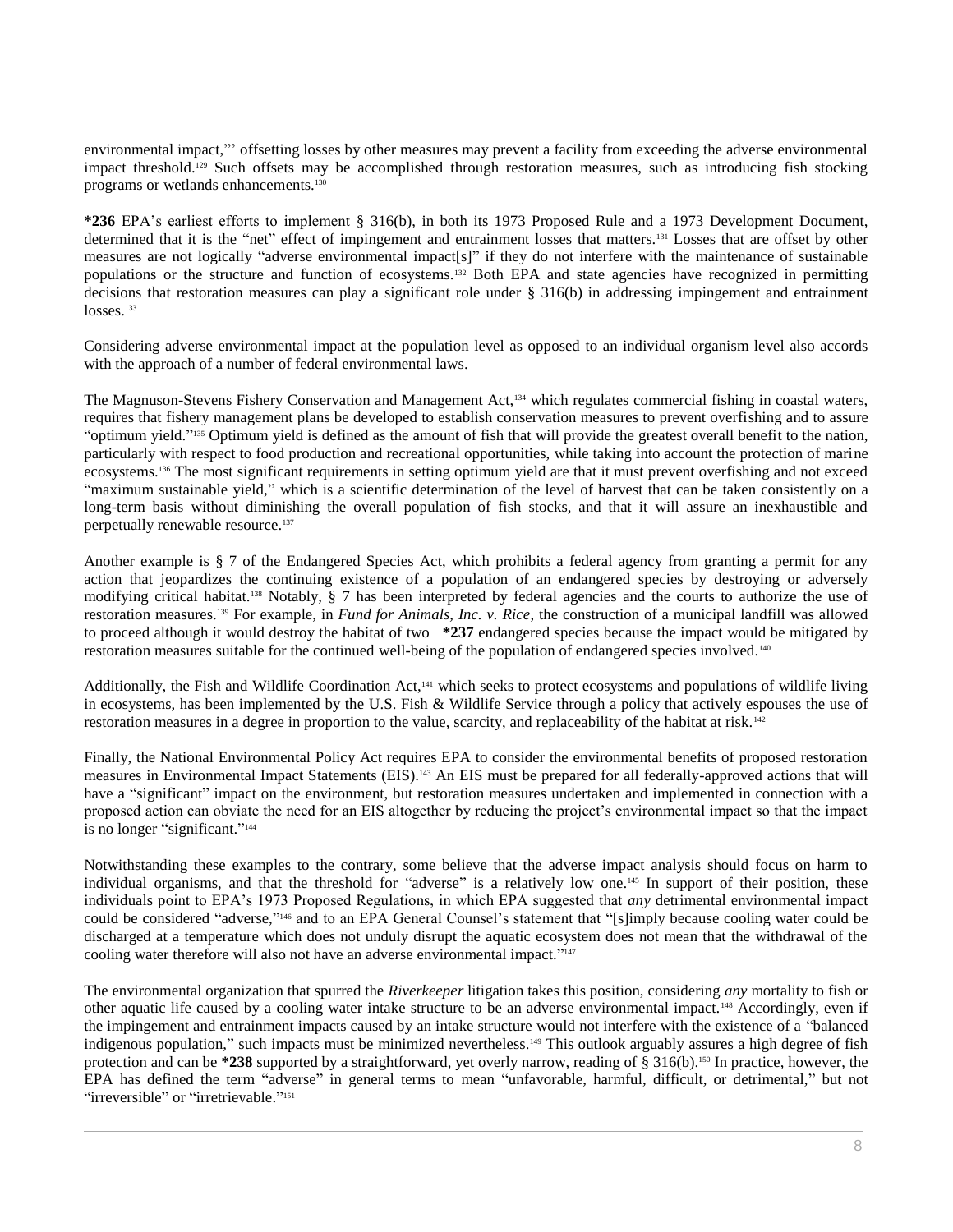#### *B. Policy Reasons to Permit Restoration Measures for Section 316(b) Purposes*

While the legislative history of § 316 and the population-based approach to considering adverse environmental impact support permitting restoration measures for purposes of  $\S$  316(b) compliance, there are other practical reasons that make EPA's restoration measures approach in its remanded § 316(b) rules reasonable.

For one, allowing power plants to use restoration measures, such as restocking impacted fish species or improving the critical habitat surrounding intake structures, provides facilities with additional flexibility in complying with § 316(b).<sup>152</sup> Similarly, setting performance standards as ranges--as EPA did in its remanded § 316(b) rules--gives facilities flexibility in complying with the regulations. In fact, ecosystem-specific restoration measures often have economic and environmental advantages over source-based controls in achieving environmental protection in some settings.<sup>153</sup> This is because these measures can be tailored to the distinctive circumstances and needs of specific ecosystems--particularly, the climate of the region, the size of the waterbodies, and the type of fish, shellfish, and wildlife living in the waterbodies.<sup>154</sup> It is no wonder that restoration measures have been widely used by regulatory agencies in a variety of federal and state environmental programs, including programs dealing with power plant cooling water intakes, and that the courts have sustained agencies' use of such measures.<sup>155</sup>

Critics of ecosystem-based restoration claim that regulatory statutes preclude their use in lieu of uniform, technology-based controls.<sup>156</sup> As a matter of policy, critics also contend that restoration measures should not be accepted in place of source controls because their performance is unreliable and difficult to monitor and enforce.<sup>157</sup> The critics argue that, at most, restoration measures should be used only as additional protection after all available source-based technological controls have been applied.<sup>158</sup>

**\*239** These critics fail to recognize that fisheries and other habitats may exist in large part because of restoration measures undertaken as part of power plant construction and operation, and even if the habitats predated power plant construction and operation, restoration measures improve existing habitats. For example, in cooperation with conservation groups as well as state and federal agencies, the South Texas Nuclear Power Plant created an official sanctuary for waterfowl, and developed a large tract of native prairie grass, one of only a few such areas left on the Gulf Coast.<sup>159</sup> In addition to the sanctuary for waterfowl, the South Texas Nuclear Power Plant site includes 12,220 acres that provide protected habitat for a variety of threatened species including bald eagles, peregrine falcons, white-tailed hawks and alligators.<sup>160</sup> Notably, the area encompassing the plant consistently leads the United States with the highest number of bird species in the National Audubon Society's annual Christmas Bird Count.<sup>161</sup>

Beyond the benefits that restoration measures provide, it offends notions of fairness to require EPA to promulgate retroactive regulations based on a determination that restoration measures are not permitted under § 316(b). Such an interpretation would necessarily require retrofitting existing facilities-- an expensive and, in some cases, impractical task.<sup>162</sup> The explicit language of § 316(b) provides that a point source "shall require that the location, design, construction, and capacity of cooling water intake structures reflect the best technology available ...." <sup>163</sup> But, in the case of existing power plants, the location, design, construction, and capacity are already set, and were established with no guidance from EPA on what constituted BTA.<sup>164</sup> Without a reliable definition of adverse environmental impact in the first place, it was impossible for power plants to have known how to minimize those impacts.<sup>165</sup>

An overly-narrow reading of § 316(b) could lead to an EPA decision that dry-cooling or wet closed-cycle cooling is BTA for purposes of § 316(b), causing the retrofitting of many existing cooling water intake structures at prohibitive costs--in the tens to hundreds of millions of dollars per plant.<sup>166</sup> In addition, especially with regard to a move to **\*240** dry-cooling, there would be a loss of plant efficiency because of the inefficiencies inherent in operating cooling water towers.<sup>167</sup> The state of New York adheres to the overly-narrow reading, and is planning to make wet closed-cycle cooling the presumptive BTA for existing power plants within the state.<sup>168</sup> New York's State Department of Environmental Conservation estimates that compliance for the state's twenty-seven existing steam-electric power plants, if spread over twenty years, would be over \$8.5 billion, roughly 6.7% of the gross annual revenues for the New York electric generation industry for the twenty-year period.<sup>169</sup>

Retrofitting for dry-cooling technology, if considered BTA, would also put increased stress on turbines and generators and result in increased air emissions, potentially creating an "adverse environmental impact" of its own.<sup>170</sup> The output of a plant with dry-cooling technology will be about 2% less than that of a similar plant with wet closed-cycle cooling, meaning that more fuel will need to be burned to make up for the drop in output.<sup>171</sup>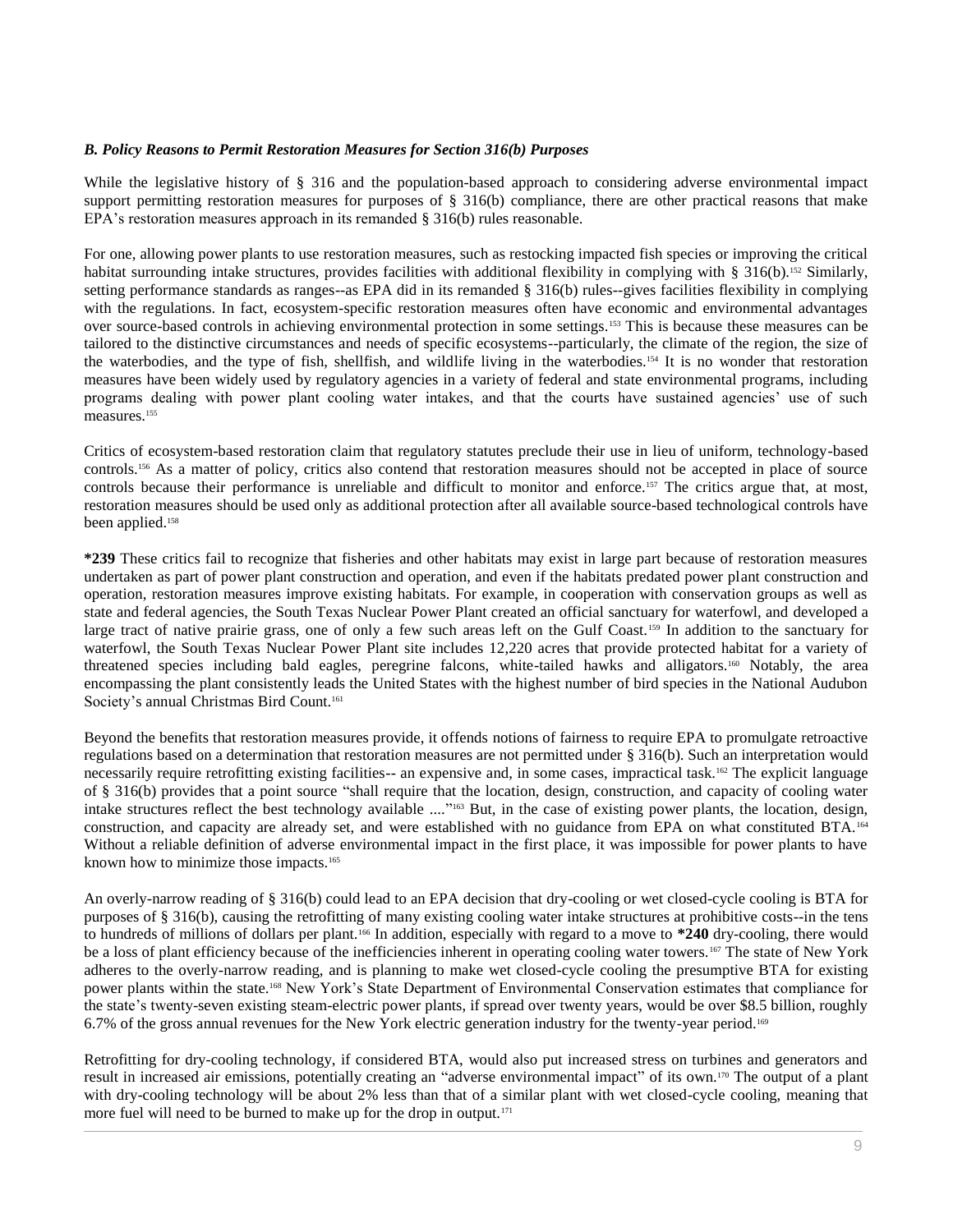Finally, EPA should be permitted to factor in cost when developing its § 316(b) rules. On appeal of *Riverkeeper II*, considering the narrow issue of whether EPA may rely upon a cost-benefit analysis in interpreting § 316(b), the Supreme Court ruled that the agency could do so.<sup>172</sup> When costs are taken into account, it would be extraordinarily financially burdensome for EPA to both neglect the benefits of restoration measures and determine that dry cooling or closed-cycle cooling technology is BTA for existing facilities. Although EPA's recently promulgated proposed § 316(b) rules applicable to existing facilities **\*241** do not include provisions allowing for the use of restoration measures, they also do not mandate closed-cycle cooling for purposes of compliance with § 316(b)--primarily because of the costs associated with such a requirement and drops in plant efficiency.

# **V. CONCLUSION**

The Second Circuit erred in striking down EPA's inclusion of restoration measures as a means for complying with § 316(b). While restoration measures cannot directly reduce losses of individual organisms at an intake structure, they can prevent or reduce any adverse impact that such losses might have on populations and communities by improving and expanding habitat and food supplies.

The legislative history of  $\S$  316(b), an appropriate focus on harm to populations and ecosystems rather than individual organisms when considering the potential for an adverse environmental impact, and practical considerations such as the economic and ecosystem benefits that restoration measures can provide--all support a conclusion that the use of restoration measures at existing power plants is permissible and reasonable. Accordingly, the Second Circuit in *Riverkeeper II* should have accorded deference to EPA's § 316(b) rules under the *Chevron* doctrine.

As it stands, 559 existing power plants are affected by the Second Circuit's decision<sup>173</sup>-- a chilling fact considering an EPA conclusion that closed-cycle cooling is BTA would be extraordinarily expensive for industry.<sup>174</sup> As previously noted, EPA did not select closed-cycle cooling as BTA in its recently proposed § 316(b) rules, promulgated as a result of the remand of its previous § 316(b) existing facility rules. EPA's proposal is currently in the midst of a comment period that ends on July 19, 2011. In finalizing its proposal, EPA should both affirm its decision to not require all existing facilities to retrofit to closed-cycle cooling for purposes of compliance with § 316(b), and reevaluate its position regarding restoration measures.

# Footnotes

- <sup>a1</sup> James Holcomb is an associate in the Austin, Texas office of Vinson & Elkins LLP. The author wishes to thank Professor Hannah Wiseman of the University of Tulsa College of Law, Molly Cagle of Vinson & Elkins, and Sara Burgin of Baker Botts for their comments on and contributions to this article. Special thanks to the members of the Arizona Journal of Environmental Law & Policy for their thoughtful editing.
- <sup>1</sup> Clean Water Act, [33 U.S.C. § 1251 \(2006\).](http://www.westlaw.com/Link/Document/FullText?findType=L&pubNum=1000546&cite=33USCAS1251&originatingDoc=I0ecc82a52df011e18b05fdf15589d8e8&refType=LQ&originationContext=document&vr=3.0&rs=cblt1.0&transitionType=DocumentItem&contextData=(sc.Search))
- <sup>2</sup> Defined as "[w]ater used for contact or noncontact cooling, including water used for equipment cooling, evaporative cooling tower makeup, and dilution of effluent heat content." [40 C.F.R. § 125.93 \(2007\).](http://www.westlaw.com/Link/Document/FullText?findType=L&pubNum=1000547&cite=40CFRS125.93&originatingDoc=I0ecc82a52df011e18b05fdf15589d8e8&refType=LQ&originationContext=document&vr=3.0&rs=cblt1.0&transitionType=DocumentItem&contextData=(sc.Search))
- <sup>3</sup> Defined as the "total physical structure and any associated constructed waterways used to withdraw cooling water from waters of the U.S." *Id.* In layman's terms, a cooling water intake structure is the structure "used by steam-electric power plants to obtain water from a nearby river, lake, ocean, or estuary to cool purified steamwater that rotates the turbines generating electricity." John Kadvany, *Comparing Clean Water Act Section 316(b) Policy Options*, 2(S1) THE SCIENTIFIC WORLD JOURNAL 106-07 (2002).
- 4 "[T]he entrapment of any life stages of fish and shellfish on the outer part of an intake structure or against a screening device during periods of intake water withdrawal." [40 C.F.R. § 125.93 \(2007\).](http://www.westlaw.com/Link/Document/FullText?findType=L&pubNum=1000547&cite=40CFRS125.93&originatingDoc=I0ecc82a52df011e18b05fdf15589d8e8&refType=LQ&originationContext=document&vr=3.0&rs=cblt1.0&transitionType=DocumentItem&contextData=(sc.Search))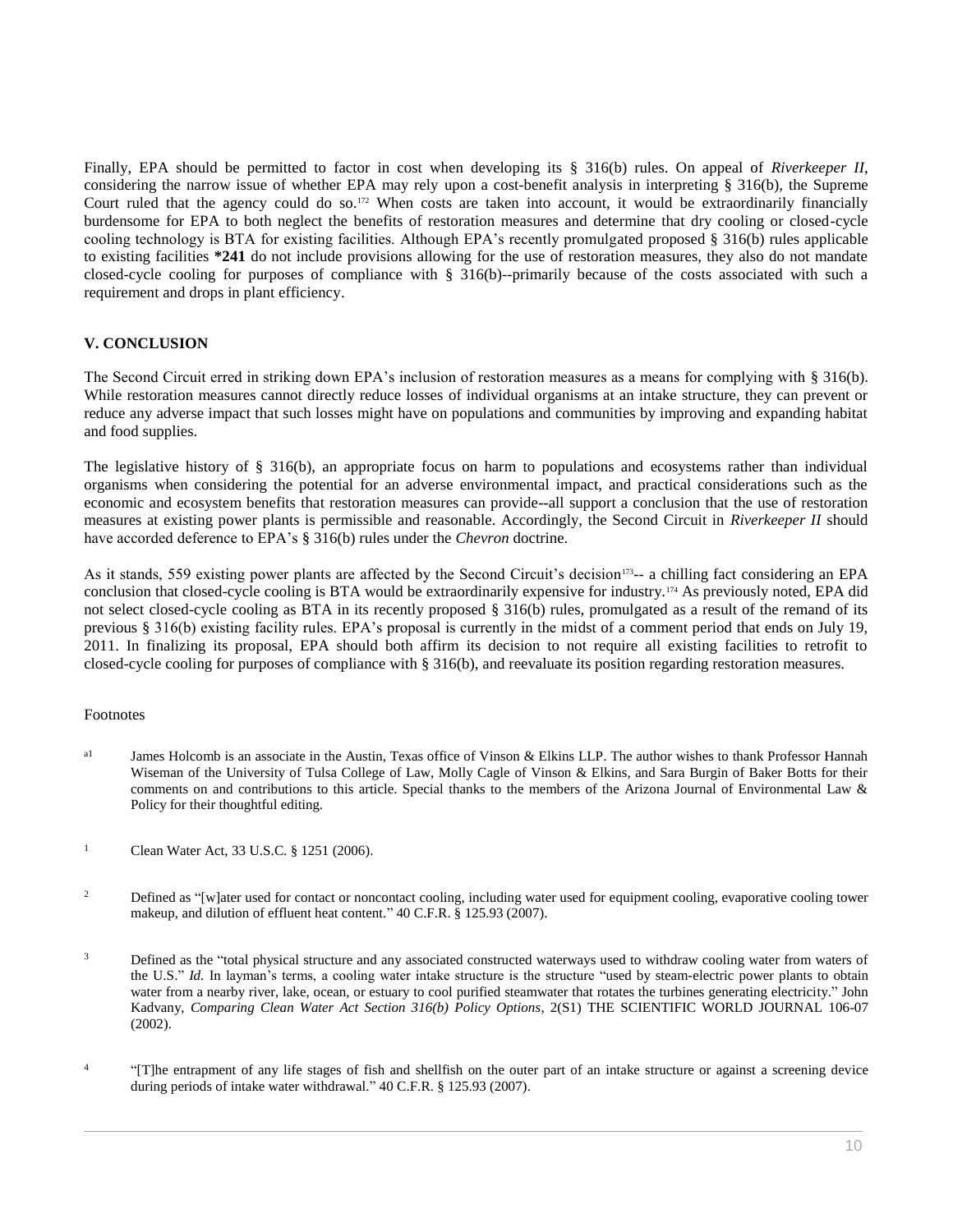- 5 James R. May & Maya K. van Rossum, *[The Quick and the Dead: Fish Entrainment, Entrapment, and the Implementation and](http://www.westlaw.com/Link/Document/FullText?findType=Y&serNum=0106088034&pubNum=0001279&originatingDoc=I0ecc82a52df011e18b05fdf15589d8e8&refType=LR&fi=co_pp_sp_1279_381&originationContext=document&vr=3.0&rs=cblt1.0&transitionType=DocumentItem&contextData=(sc.Search)#co_pp_sp_1279_381)  [Application of Section 316\(b\) of the Clean Water Act](http://www.westlaw.com/Link/Document/FullText?findType=Y&serNum=0106088034&pubNum=0001279&originatingDoc=I0ecc82a52df011e18b05fdf15589d8e8&refType=LR&fi=co_pp_sp_1279_381&originationContext=document&vr=3.0&rs=cblt1.0&transitionType=DocumentItem&contextData=(sc.Search)#co_pp_sp_1279_381)*, 20 VT. L. REV. 373, 381 (1995).
- 6 *Id.* [at 381;](http://www.westlaw.com/Link/Document/FullText?findType=Y&serNum=0106088034&originatingDoc=I0ecc82a52df011e18b05fdf15589d8e8&refType=LR&originationContext=document&vr=3.0&rs=cblt1.0&transitionType=DocumentItem&contextData=(sc.Search)) OFFICE OF WATER AND HAZARDOUS MATERIALS, E.P.A., DEV. DOCUMENT FOR BEST TECHNOLOGY AVAILABLE FOR THE LOCATION, DESIGN, CONSTRUCTION AND CAPACITY OF COOLING WATER INTAKE STRUCTURES FOR MINIMIZING ADVERSE ENVIRONMENTAL IMPACT 6 (1976) [hereinafter DEVELOPMENT DOCUMENT].
- 7 "[T]he incorporation of any life stages of fish and shellfish with intake water flow entering and passing through a cooling water intake structure and into a cooling water system." [40 C.F.R. § 125.93 \(2007\).](http://www.westlaw.com/Link/Document/FullText?findType=L&pubNum=1000547&cite=40CFRS125.93&originatingDoc=I0ecc82a52df011e18b05fdf15589d8e8&refType=LQ&originationContext=document&vr=3.0&rs=cblt1.0&transitionType=DocumentItem&contextData=(sc.Search))
- <sup>8</sup> May & van Rossum, *supra* note 5, at 383.
- <sup>9</sup> [33 U.S.C. § 1326\(b\) \(2006\).](http://www.westlaw.com/Link/Document/FullText?findType=L&pubNum=1000546&cite=33USCAS1326&originatingDoc=I0ecc82a52df011e18b05fdf15589d8e8&refType=RB&originationContext=document&vr=3.0&rs=cblt1.0&transitionType=DocumentItem&contextData=(sc.Search)#co_pp_a83b000018c76)
- <sup>10</sup> Final Regulations to Establish Requirements for Cooling Water Intake Structures at Phase II Existing Facilities, 69 Fed. Reg. [41,576, 41,609 \(July 9, 2004\)](http://www.westlaw.com/Link/Document/FullText?findType=l&pubNum=0001037&cite=UUID(I1A1E9400345F11DAB1EA8A3AF7542D25)&originatingDoc=I0ecc82a52df011e18b05fdf15589d8e8&refType=CP&fi=co_pp_sp_1037_41576&originationContext=document&vr=3.0&rs=cblt1.0&transitionType=DocumentItem&contextData=(sc.Search)#co_pp_sp_1037_41576) [hereinafter [Final Regulations for Cooling Intake Structures\].](http://www.westlaw.com/Link/Document/FullText?findType=l&pubNum=0001037&cite=UUID(I1A1E9400345F11DAB1EA8A3AF7542D25)&originatingDoc=I0ecc82a52df011e18b05fdf15589d8e8&refType=CP&fi=co_pp_sp_1037_41576&originationContext=document&vr=3.0&rs=cblt1.0&transitionType=DocumentItem&contextData=(sc.Search)#co_pp_sp_1037_41576)
- <sup>11</sup> [Riverkeeper, Inc. v. United States E.P.A. \(](http://www.westlaw.com/Link/Document/FullText?findType=Y&serNum=2011275512&pubNum=0000506&originatingDoc=I0ecc82a52df011e18b05fdf15589d8e8&refType=RP&originationContext=document&vr=3.0&rs=cblt1.0&transitionType=DocumentItem&contextData=(sc.Search))*Riverkeeper II*), 475 F.3d 83 (2d Cir. 2007).
- <sup>12</sup> NPDES-[-Cooling Water Intake Structures at Existing Facilities, 76 Fed. Reg. 22,174 \(Apr. 20, 2011\)](http://www.westlaw.com/Link/Document/FullText?findType=l&pubNum=0001037&cite=UUID(I431AE0106B2D11E0B44FA12B2C0A7C15)&originatingDoc=I0ecc82a52df011e18b05fdf15589d8e8&refType=CP&fi=co_pp_sp_1037_22174&originationContext=document&vr=3.0&rs=cblt1.0&transitionType=DocumentItem&contextData=(sc.Search)#co_pp_sp_1037_22174) [hereinafter [Cooling Water](http://www.westlaw.com/Link/Document/FullText?findType=l&pubNum=0001037&cite=UUID(I431AE0106B2D11E0B44FA12B2C0A7C15)&originatingDoc=I0ecc82a52df011e18b05fdf15589d8e8&refType=CP&fi=co_pp_sp_1037_22174&originationContext=document&vr=3.0&rs=cblt1.0&transitionType=DocumentItem&contextData=(sc.Search)#co_pp_sp_1037_22174)  [Intake Structures at Existing Facilities\].](http://www.westlaw.com/Link/Document/FullText?findType=l&pubNum=0001037&cite=UUID(I431AE0106B2D11E0B44FA12B2C0A7C15)&originatingDoc=I0ecc82a52df011e18b05fdf15589d8e8&refType=CP&fi=co_pp_sp_1037_22174&originationContext=document&vr=3.0&rs=cblt1.0&transitionType=DocumentItem&contextData=(sc.Search)#co_pp_sp_1037_22174) EPA and environmentalist groups entered into a settlement agreement on November 22, 2010, in which the groups received assurances from EPA that proposed § 316(b) regulations applicable to existing facilities would be published by March 14, 2011, with final rules promulgated by July 27, 2012. Order Terminating the Second Amended Consent Decree and Dismissing the Complaint, *Riverkeeper, Inc. v. Jackson*, Case No. 93 Civ. 0314, Slip op. (S.D.N.Y. Dec. 3, 2010). Industry groups asked to participate in the district court's consideration of the settlement agreement, but the federal district court for the Southern District of New York denied the industry groups' request. Order Denying Utility Water Act Group's Amicus Motion, *Riverkeeper, Inc. v. Jackson*, Case No. 93 Civ. 0314, Slip op. (S.D.N.Y. Dec. 3, 2010).
- <sup>13</sup> [Cooling Water Intake Structures at Existing Facilities, 76 Fed. Reg. at 22,190.](http://www.westlaw.com/Link/Document/FullText?findType=l&pubNum=0001037&cite=UUID(I431AE0106B2D11E0B44FA12B2C0A7C15)&originatingDoc=I0ecc82a52df011e18b05fdf15589d8e8&refType=CP&fi=co_pp_sp_1037_22190&originationContext=document&vr=3.0&rs=cblt1.0&transitionType=DocumentItem&contextData=(sc.Search)#co_pp_sp_1037_22190)
- <sup>14</sup> [40 C.F.R. § 125.90 \(2007\).](http://www.westlaw.com/Link/Document/FullText?findType=L&pubNum=1000547&cite=40CFRS125.90&originatingDoc=I0ecc82a52df011e18b05fdf15589d8e8&refType=LQ&originationContext=document&vr=3.0&rs=cblt1.0&transitionType=DocumentItem&contextData=(sc.Search))
- <sup>15</sup> An Existing Facility for purposes of Phase II was defined as: any facility that commenced construction as described in [40 C.F.R. § 122.29\(b\)\(4\)](http://www.westlaw.com/Link/Document/FullText?findType=L&pubNum=1000547&cite=40CFRS122.29&originatingDoc=I0ecc82a52df011e18b05fdf15589d8e8&refType=RB&originationContext=document&vr=3.0&rs=cblt1.0&transitionType=DocumentItem&contextData=(sc.Search)#co_pp_6ad60000aeea7) on or before January 17, 2002, and any modification of or any addition of a unit at such a facility that does not meet the definition of a new facility at § 125.83 that also is a point source, uses or proposes to use cooling water intake structures with a total design intake flow of 50 million gallons per day or more to withdraw cooling water from waters of the United States and as its primary activity, the facility both generates and transmits electric power, or generates electric power but sells it to another entity for transmission, and it uses at least 25% of water withdrawn exclusively for cooling purposes, measured on an average annual basis. [40 C.F.R. § 125.91\(a\) \(2007\).](http://www.westlaw.com/Link/Document/FullText?findType=L&pubNum=1000547&cite=40CFRS125.91&originatingDoc=I0ecc82a52df011e18b05fdf15589d8e8&refType=RB&originationContext=document&vr=3.0&rs=cblt1.0&transitionType=DocumentItem&contextData=(sc.Search)#co_pp_8b3b0000958a4)
- <sup>16</sup> [40 C.F.R. § 125.90-](http://www.westlaw.com/Link/Document/FullText?findType=L&pubNum=1000547&cite=40CFRS125.90&originatingDoc=I0ecc82a52df011e18b05fdf15589d8e8&refType=LQ&originationContext=document&vr=3.0&rs=cblt1.0&transitionType=DocumentItem&contextData=(sc.Search))[.99 \(2007\).](http://www.westlaw.com/Link/Document/FullText?findType=L&pubNum=1000547&cite=40CFRS125.99&originatingDoc=I0ecc82a52df011e18b05fdf15589d8e8&refType=LQ&originationContext=document&vr=3.0&rs=cblt1.0&transitionType=DocumentItem&contextData=(sc.Search))
- <sup>17</sup> [33 U.S.C. § 1326\(b\) \(2006\).](http://www.westlaw.com/Link/Document/FullText?findType=L&pubNum=1000546&cite=33USCAS1326&originatingDoc=I0ecc82a52df011e18b05fdf15589d8e8&refType=RB&originationContext=document&vr=3.0&rs=cblt1.0&transitionType=DocumentItem&contextData=(sc.Search)#co_pp_a83b000018c76)
- <sup>18</sup> Riverkeeper, Inc. v. E.P.A. (*Riverkeeper I*[\), 358 F.3d 174, 194 \(2d. Cir. 2004\);](http://www.westlaw.com/Link/Document/FullText?findType=Y&serNum=2004104452&pubNum=0000506&originatingDoc=I0ecc82a52df011e18b05fdf15589d8e8&refType=RP&fi=co_pp_sp_506_194&originationContext=document&vr=3.0&rs=cblt1.0&transitionType=DocumentItem&contextData=(sc.Search)#co_pp_sp_506_194) Robert Glennon & Andrew M. Reeves, *[Solar](http://www.westlaw.com/Link/Document/FullText?findType=Y&serNum=0369148001&pubNum=0214080&originatingDoc=I0ecc82a52df011e18b05fdf15589d8e8&refType=LR&fi=co_pp_sp_214080_99&originationContext=document&vr=3.0&rs=cblt1.0&transitionType=DocumentItem&contextData=(sc.Search)#co_pp_sp_214080_99)  Energy's Cloudy Future*[, 1 ARIZ. J. ENVTL. L. & POL'Y 91, 99 \(2010\).](http://www.westlaw.com/Link/Document/FullText?findType=Y&serNum=0369148001&pubNum=0214080&originatingDoc=I0ecc82a52df011e18b05fdf15589d8e8&refType=LR&fi=co_pp_sp_214080_99&originationContext=document&vr=3.0&rs=cblt1.0&transitionType=DocumentItem&contextData=(sc.Search)#co_pp_sp_214080_99)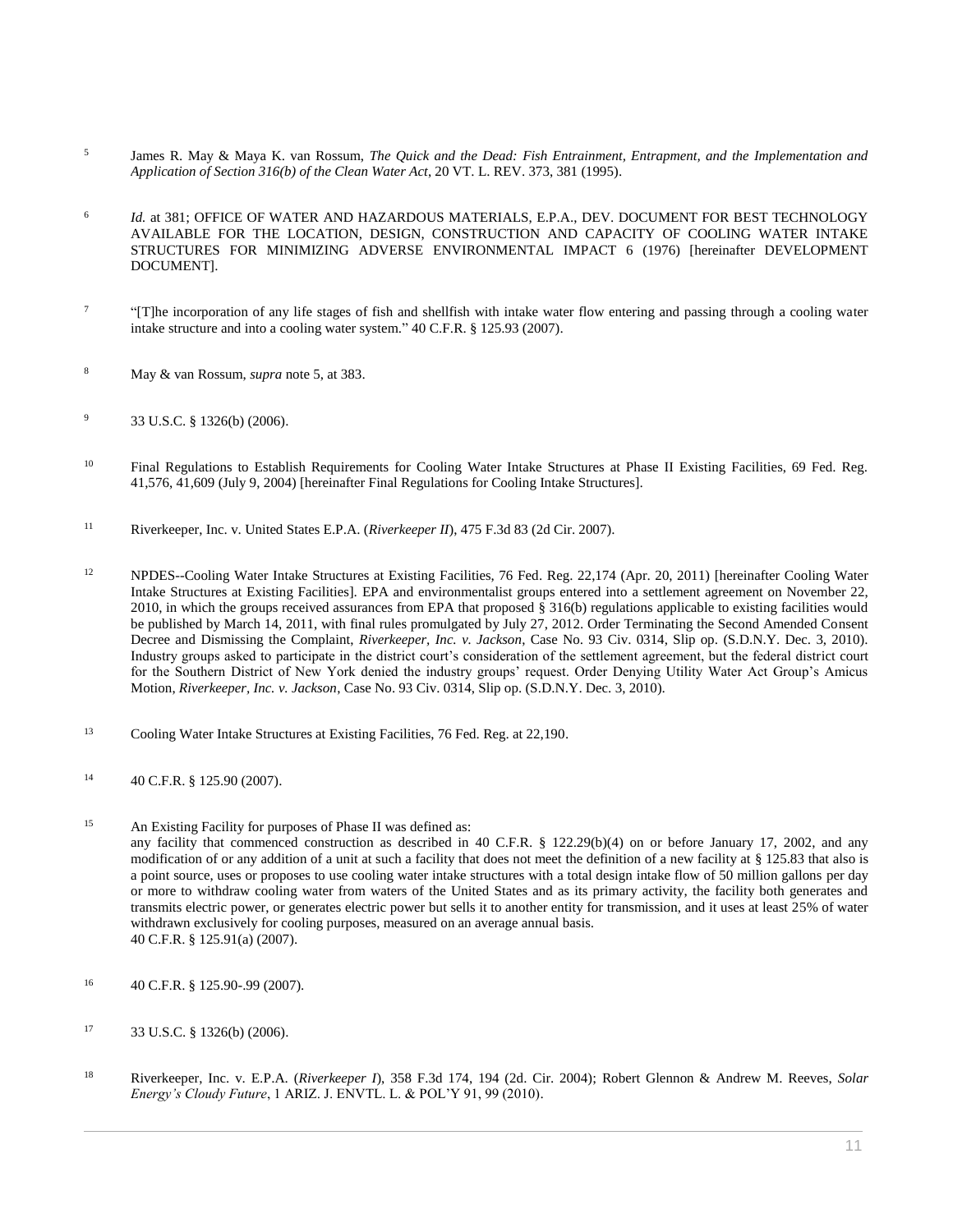- <sup>19</sup> *Riverkeeper I*[, 358 F.3d at 182 n.5.](http://www.westlaw.com/Link/Document/FullText?findType=Y&serNum=2004104452&pubNum=0000506&originatingDoc=I0ecc82a52df011e18b05fdf15589d8e8&refType=RP&fi=co_pp_sp_506_182&originationContext=document&vr=3.0&rs=cblt1.0&transitionType=DocumentItem&contextData=(sc.Search)#co_pp_sp_506_182) One example of these "other processes" is "blowdown," where water is removed from the cooling cycle to reduce the salt content of the cooling water. *See* Glennon & Reeves, *supra* note 18, at 98-99.
- <sup>20</sup> *Riverkeeper I*[, 358 F.3d at 194 n.22.](http://www.westlaw.com/Link/Document/FullText?findType=Y&serNum=2004104452&pubNum=0000506&originatingDoc=I0ecc82a52df011e18b05fdf15589d8e8&refType=RP&fi=co_pp_sp_506_194&originationContext=document&vr=3.0&rs=cblt1.0&transitionType=DocumentItem&contextData=(sc.Search)#co_pp_sp_506_194)
- <sup>21</sup> May & van Rossum, *supra* note 5, at 379. *See* SCIENCE APPLICATIONS INTERNATIONAL CORPORATION, BACKGROUND PAPER NUMBER 2: COOLING WATER USE FOR SELECTED U.S. INDUSTRIES AND SUMMARY OF SELECTED EPA REGIONAL AND STATE SECTION 316(B) ACTIVITIES 2-4 (Dec. 13, 1993) (Preliminary Draft) [hereinafter SCIENCE APPLICATIONS]; John Clark & Willard Brownell, *Electric Power Plants in the Coastal Zone: Environmental Issues*, 7 AMERICAN LITTORAL SOCIETY SPECIAL PUBLICATION III-5 (1973).
- <sup>22</sup> Clark & Brownell, *supra* note 21, at III-5.
- <sup>23</sup> May & van Rossum, *supra* note 5, at 380. *See* SCIENCE APPLICATIONS, *supra* note 21, at 2-3; Clark & Brownell, *supra* note 21, at III-1, III-5.
- <sup>24</sup> May & van Rossum, *supra* note 5, at 380. *See* SCIENCE APPLICATIONS, *supra* note 21, at 2-3; Clark & Brownell, *supra* note 21, at III-3.
- <sup>25</sup> Clark & Brownell, *supra* note 21, at III-3.
- <sup>26</sup> Riverkeeper, Inc. v. E.P.A. (*Riverkeeper II*[\), 475 F.3d 83, 104 n.16 \(2d 2009\).](http://www.westlaw.com/Link/Document/FullText?findType=Y&serNum=2011275512&pubNum=0000506&originatingDoc=I0ecc82a52df011e18b05fdf15589d8e8&refType=RP&fi=co_pp_sp_506_104&originationContext=document&vr=3.0&rs=cblt1.0&transitionType=DocumentItem&contextData=(sc.Search)#co_pp_sp_506_104)
- <sup>27</sup> Incidentally, while once-through and closed-cycle cooling systems are the primary methods for obtaining cooling water for the condenser system, use of one does not necessarily preclude use of the other. Some electric generating facilities employ "the concepts of the once-through and closed-cycle cooling systems at the same time." SCIENCE APPLICATIONS, *supra* note 21, at 2-4; May & van Rossum, *supra* note 5, at 380 n.26.
- <sup>28</sup> May & van Rossum, *supra* note 5, at 390; Minimizing Adverse Environmental Impact, 41 Fed. Reg. 17,387, 17,388 (Apr. 26, [1976\).](http://www.westlaw.com/Link/Document/FullText?findType=l&pubNum=0184735&cite=UUID(IFDAF88704FE711DA86C2000BDBC9A81C)&originatingDoc=I0ecc82a52df011e18b05fdf15589d8e8&refType=CP&originationContext=document&vr=3.0&rs=cblt1.0&transitionType=DocumentItem&contextData=(sc.Search))
- <sup>29</sup> *Id.* (discussing that EPA declared that it believed the appropriate technology is best determined after a careful evaluation of the specific aspects at each site).
- <sup>30</sup> *[Entergy Corp. v. Riverkeeper, Inc.](http://www.westlaw.com/Link/Document/FullText?findType=Y&serNum=2018511551&pubNum=0000708&originatingDoc=I0ecc82a52df011e18b05fdf15589d8e8&refType=RP&originationContext=document&vr=3.0&rs=cblt1.0&transitionType=DocumentItem&contextData=(sc.Search))*, 129 S.Ct. 1498 (2009).
- $31$  [40 C.F.R. § 125.94 \(2007\).](http://www.westlaw.com/Link/Document/FullText?findType=L&pubNum=1000547&cite=40CFRS125.94&originatingDoc=I0ecc82a52df011e18b05fdf15589d8e8&refType=LQ&originationContext=document&vr=3.0&rs=cblt1.0&transitionType=DocumentItem&contextData=(sc.Search))
- $32 \hspace{1.5cm} 40 \text{ C.F.R. }$  § 125.94(c).
- <sup>33</sup> [Final Regulations for Cooling Intake Structures, 69 Fed. Reg. 41,576, 41,609 \(July 9, 2004\).](http://www.westlaw.com/Link/Document/FullText?findType=l&pubNum=0001037&cite=UUID(I1A1E9400345F11DAB1EA8A3AF7542D25)&originatingDoc=I0ecc82a52df011e18b05fdf15589d8e8&refType=CP&fi=co_pp_sp_1037_41576&originationContext=document&vr=3.0&rs=cblt1.0&transitionType=DocumentItem&contextData=(sc.Search)#co_pp_sp_1037_41576)
- <sup>34</sup> *Riverkeeper II*[, 475 F.3d 83 \(2d. Cir. 2009\).](http://www.westlaw.com/Link/Document/FullText?findType=Y&serNum=2011275512&pubNum=0000506&originatingDoc=I0ecc82a52df011e18b05fdf15589d8e8&refType=RP&originationContext=document&vr=3.0&rs=cblt1.0&transitionType=DocumentItem&contextData=(sc.Search))
- <sup>35</sup> Reda M. Dennis-Parks, *[Riverkeeper, Inc. v. U.S. EPA: Finally a Solution the Courts Can Live With ... Almost](http://www.westlaw.com/Link/Document/FullText?findType=Y&serNum=0306407240&pubNum=0001450&originatingDoc=I0ecc82a52df011e18b05fdf15589d8e8&refType=LR&originationContext=document&vr=3.0&rs=cblt1.0&transitionType=DocumentItem&contextData=(sc.Search))*, 32 ECOLOGY L. Q. [689 \(2005\).](http://www.westlaw.com/Link/Document/FullText?findType=Y&serNum=0306407240&pubNum=0001450&originatingDoc=I0ecc82a52df011e18b05fdf15589d8e8&refType=LR&originationContext=document&vr=3.0&rs=cblt1.0&transitionType=DocumentItem&contextData=(sc.Search))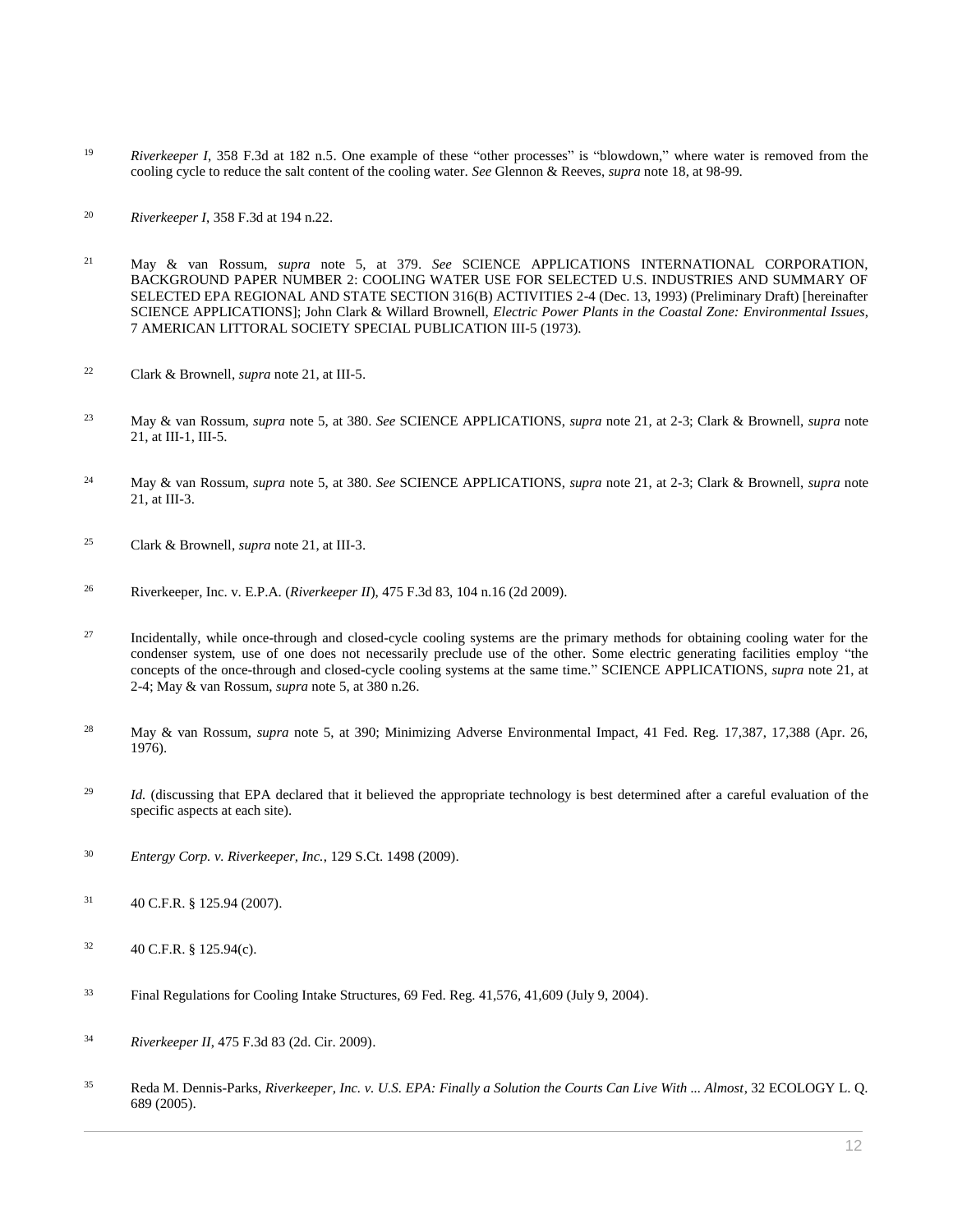- <sup>36</sup> *Appalachian Power Co. v. Train*[, 566 F.2d 451, 456-57 \(4th Cir. 1977\).](http://www.westlaw.com/Link/Document/FullText?findType=Y&serNum=1977124618&pubNum=0000350&originatingDoc=I0ecc82a52df011e18b05fdf15589d8e8&refType=RP&fi=co_pp_sp_350_456&originationContext=document&vr=3.0&rs=cblt1.0&transitionType=DocumentItem&contextData=(sc.Search)#co_pp_sp_350_456)
- <sup>37</sup> *Id.* [at 457.](http://www.westlaw.com/Link/Document/FullText?findType=Y&serNum=1977124618&originatingDoc=I0ecc82a52df011e18b05fdf15589d8e8&refType=RP&originationContext=document&vr=3.0&rs=cblt1.0&transitionType=DocumentItem&contextData=(sc.Search))
- <sup>38</sup> Dennis-Parks, *supra* note 35, at 691.
- <sup>39</sup> EPA, DRAFT GUIDANCE FOR EVALUATING THE ADVERSE IMPACT OF COOLING WATER INTAKE STRUCTURES ON THE AQUATIC ENVIRONMENT: SECTION P.L. 92-500 (1977), http://www.epa.gov/lawsregs/lawsguidance/cwa/316b/upload/2006\_10\_26\_ 316b\_1977AEIguid.pdf.
- <sup>40</sup> [Public Service Company of New Hampshire, 1 E.A.D. 332 \(EAB 1977\).](http://www.westlaw.com/Link/Document/FullText?findType=Y&serNum=1977026231&pubNum=0005295&originatingDoc=I0ecc82a52df011e18b05fdf15589d8e8&refType=CA&originationContext=document&vr=3.0&rs=cblt1.0&transitionType=DocumentItem&contextData=(sc.Search))
- <sup>41</sup> *Id.*
- <sup>42</sup> Cronin v. Reilly, 93 Civ. 314 (S.D.N.Y. 1995) (consent decree entered October 10, 1995).
- <sup>43</sup> The district court denied a motion by fifty-six electric utility companies to intervene. [Cronin v. Browner, 898 F. Supp. 1052,](http://www.westlaw.com/Link/Document/FullText?findType=Y&serNum=1995178738&pubNum=0000345&originatingDoc=I0ecc82a52df011e18b05fdf15589d8e8&refType=RP&fi=co_pp_sp_345_1064&originationContext=document&vr=3.0&rs=cblt1.0&transitionType=DocumentItem&contextData=(sc.Search)#co_pp_sp_345_1064) 1064 [\(S.D.N.Y. 1995\).](http://www.westlaw.com/Link/Document/FullText?findType=Y&serNum=1995178738&pubNum=0000345&originatingDoc=I0ecc82a52df011e18b05fdf15589d8e8&refType=RP&fi=co_pp_sp_345_1064&originationContext=document&vr=3.0&rs=cblt1.0&transitionType=DocumentItem&contextData=(sc.Search)#co_pp_sp_345_1064)
- <sup>44</sup> [Cronin v. Browner, 90 F. Supp. 2d 364, 376 \(S.D.N.Y. 2000\).](http://www.westlaw.com/Link/Document/FullText?findType=Y&serNum=2000088662&pubNum=0004637&originatingDoc=I0ecc82a52df011e18b05fdf15589d8e8&refType=RP&fi=co_pp_sp_4637_376&originationContext=document&vr=3.0&rs=cblt1.0&transitionType=DocumentItem&contextData=(sc.Search)#co_pp_sp_4637_376)
- <sup>45</sup> [40 C.F.R. § 125.94\(a\) \(2007\).](http://www.westlaw.com/Link/Document/FullText?findType=L&pubNum=1000547&cite=40CFRS125.94&originatingDoc=I0ecc82a52df011e18b05fdf15589d8e8&refType=RB&originationContext=document&vr=3.0&rs=cblt1.0&transitionType=DocumentItem&contextData=(sc.Search)#co_pp_8b3b0000958a4)
- <sup>46</sup> [40 C.F.R. § 125.94\(b\).](http://www.westlaw.com/Link/Document/FullText?findType=L&pubNum=1000547&cite=40CFRS125.94&originatingDoc=I0ecc82a52df011e18b05fdf15589d8e8&refType=RB&originationContext=document&vr=3.0&rs=cblt1.0&transitionType=DocumentItem&contextData=(sc.Search)#co_pp_a83b000018c76) Performance standards were developed based on consideration of a range of technologies that EPA determined to be commercially available for the industries affected as a whole. [Final Regulations for Cooling Intake Structures, 69](http://www.westlaw.com/Link/Document/FullText?findType=l&pubNum=0001037&cite=UUID(I1A1E9400345F11DAB1EA8A3AF7542D25)&originatingDoc=I0ecc82a52df011e18b05fdf15589d8e8&refType=CP&fi=co_pp_sp_1037_41576&originationContext=document&vr=3.0&rs=cblt1.0&transitionType=DocumentItem&contextData=(sc.Search)#co_pp_sp_1037_41576)  [Fed. Reg. 41,576, 41,598-](http://www.westlaw.com/Link/Document/FullText?findType=l&pubNum=0001037&cite=UUID(I1A1E9400345F11DAB1EA8A3AF7542D25)&originatingDoc=I0ecc82a52df011e18b05fdf15589d8e8&refType=CP&fi=co_pp_sp_1037_41576&originationContext=document&vr=3.0&rs=cblt1.0&transitionType=DocumentItem&contextData=(sc.Search)#co_pp_sp_1037_41576)99 (July 9, 2004).

47 [40 C.F.R. § 125.94\(a\)\(3\) \(2007\).](http://www.westlaw.com/Link/Document/FullText?findType=L&pubNum=1000547&cite=40CFRS125.94&originatingDoc=I0ecc82a52df011e18b05fdf15589d8e8&refType=RB&originationContext=document&vr=3.0&rs=cblt1.0&transitionType=DocumentItem&contextData=(sc.Search)#co_pp_28cc0000ccca6) Restoration measures would be allowed once a plant has demonstrated to the EPA Regional Director that the plant has: [E]valuated the use of design and construction technologies and operational measures for [the] facility and determined that the use of restoration measures is appropriate because meeting the applicable performance standards or site-specific requirements through the use of design and construction technologies and/or operational measures alone is less feasible, less cost-effective, or less environmentally desirable than meeting the standards or requirements in whole or in part through the use of restoration measures; [and t]he restoration measures [the plant] will implement ... will produce ecological benefits .... [40 C.F.R. § 125.94\(c\).](http://www.westlaw.com/Link/Document/FullText?findType=L&pubNum=1000547&cite=40CFRS125.94&originatingDoc=I0ecc82a52df011e18b05fdf15589d8e8&refType=RB&originationContext=document&vr=3.0&rs=cblt1.0&transitionType=DocumentItem&contextData=(sc.Search)#co_pp_4b24000003ba5)

- <sup>48</sup> Mitigation technologies and operational measures are techniques that prevent entrainment and impingement from occurring in the first place. Power plants in New York, for example, use mitigation measures such as acoustic deterrent systems, barrier nets, variable speed pumps, and fine-mesh intake screens. *See e.g. Aquatic Habitat Protection*, NY DEP'T OF ENVTL CONSERVATION, http://www.dec.ny.gov/animals/32847.html (last visited May 12, 2011). These strategies are different from restoration measures, which improve the ecological quality of the waterbody as a whole.
- 49 [40 C.F.R. § 125.94\(c\).](http://www.westlaw.com/Link/Document/FullText?findType=L&pubNum=1000547&cite=40CFRS125.94&originatingDoc=I0ecc82a52df011e18b05fdf15589d8e8&refType=RB&originationContext=document&vr=3.0&rs=cblt1.0&transitionType=DocumentItem&contextData=(sc.Search)#co_pp_4b24000003ba5)
- <sup>50</sup> *Id.*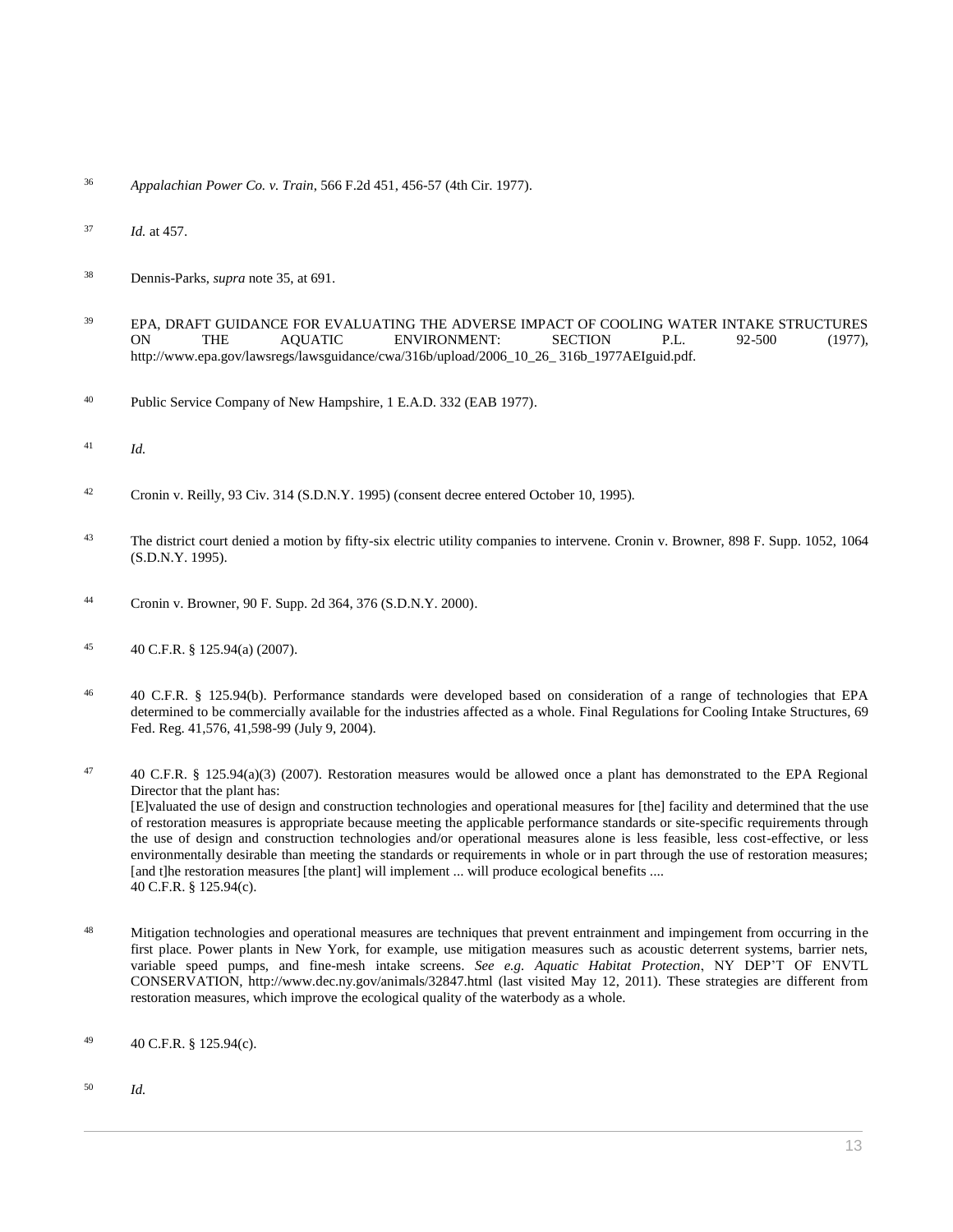- *Riverkeeper I*[, 358 F.3d 174, 189 \(2d Cir. 2004\).](http://www.westlaw.com/Link/Document/FullText?findType=Y&serNum=2004104452&pubNum=0000506&originatingDoc=I0ecc82a52df011e18b05fdf15589d8e8&refType=RP&fi=co_pp_sp_506_189&originationContext=document&vr=3.0&rs=cblt1.0&transitionType=DocumentItem&contextData=(sc.Search)#co_pp_sp_506_189)
- *Id.*
- *Id.* at 190.
- *Id.* (citing Clean Water Act Amendments of 1982: Hearings on S. 777 & S. 2652 Before the Subcomm. on Envtl. Pollution of the Comm. On Env't and Pub. Works, 97th Cong., 2d Sess. 113-14 (1982).
- *Id.* at 191 (citin[g Harper & Row Publishers, Inc. v. Nation Enters., 471 U.S. 539, 561 \(1985\)\)](http://www.westlaw.com/Link/Document/FullText?findType=Y&serNum=1985125844&pubNum=0000780&originatingDoc=I0ecc82a52df011e18b05fdf15589d8e8&refType=RP&fi=co_pp_sp_780_561&originationContext=document&vr=3.0&rs=cblt1.0&transitionType=DocumentItem&contextData=(sc.Search)#co_pp_sp_780_561).
- *Riverkeeper II*[, 475 F.3d 83 \(2d Cir. 2009\).](http://www.westlaw.com/Link/Document/FullText?findType=Y&serNum=2011275512&pubNum=0000506&originatingDoc=I0ecc82a52df011e18b05fdf15589d8e8&refType=RP&originationContext=document&vr=3.0&rs=cblt1.0&transitionType=DocumentItem&contextData=(sc.Search))
- *Id.* [at 131.](http://www.westlaw.com/Link/Document/FullText?findType=Y&serNum=2011275512&originatingDoc=I0ecc82a52df011e18b05fdf15589d8e8&refType=RP&originationContext=document&vr=3.0&rs=cblt1.0&transitionType=DocumentItem&contextData=(sc.Search))
- *Id.* [at 110.](http://www.westlaw.com/Link/Document/FullText?findType=Y&serNum=2011275512&originatingDoc=I0ecc82a52df011e18b05fdf15589d8e8&refType=RP&originationContext=document&vr=3.0&rs=cblt1.0&transitionType=DocumentItem&contextData=(sc.Search))
- *Id.* [at 104 n.15;](http://www.westlaw.com/Link/Document/FullText?findType=Y&serNum=2011275512&originatingDoc=I0ecc82a52df011e18b05fdf15589d8e8&refType=RP&originationContext=document&vr=3.0&rs=cblt1.0&transitionType=DocumentItem&contextData=(sc.Search)) [Proposed Regulations to Establish Requirements for Cooling Water Intake Structures at Phase II Existing](http://www.westlaw.com/Link/Document/FullText?findType=l&pubNum=0001037&cite=UUID(I065272A033FD11DA815BD679F0D6A697)&originatingDoc=I0ecc82a52df011e18b05fdf15589d8e8&refType=CP&fi=co_pp_sp_1037_17122&originationContext=document&vr=3.0&rs=cblt1.0&transitionType=DocumentItem&contextData=(sc.Search)#co_pp_sp_1037_17122)  [Facilities, 67 Fed. Reg. 17,122, 17,189 \(Apr. 9, 2002\)](http://www.westlaw.com/Link/Document/FullText?findType=l&pubNum=0001037&cite=UUID(I065272A033FD11DA815BD679F0D6A697)&originatingDoc=I0ecc82a52df011e18b05fdf15589d8e8&refType=CP&fi=co_pp_sp_1037_17122&originationContext=document&vr=3.0&rs=cblt1.0&transitionType=DocumentItem&contextData=(sc.Search)#co_pp_sp_1037_17122) [hereinafter [Proposed Regulations for Cooling](http://www.westlaw.com/Link/Document/FullText?findType=l&pubNum=0001037&cite=UUID(I065272A033FD11DA815BD679F0D6A697)&originatingDoc=I0ecc82a52df011e18b05fdf15589d8e8&refType=CP&fi=co_pp_sp_1037_17122&originationContext=document&vr=3.0&rs=cblt1.0&transitionType=DocumentItem&contextData=(sc.Search)#co_pp_sp_1037_17122) Intake Structures].
- *Riverkeeper* [II, 475 F.3d at 104 n.16.](http://www.westlaw.com/Link/Document/FullText?findType=Y&serNum=2011275512&pubNum=0000506&originatingDoc=I0ecc82a52df011e18b05fdf15589d8e8&refType=RP&fi=co_pp_sp_506_104&originationContext=document&vr=3.0&rs=cblt1.0&transitionType=DocumentItem&contextData=(sc.Search)#co_pp_sp_506_104)
- *Id.*
- *Id.*
- *Id.*
- *Id.* at 104 n.15.
- <sup>65</sup> [Final Regulations for Cooling Intake Structures, 69 Fed. Reg. 41,576, 41,605 \(July 9, 2004\).](http://www.westlaw.com/Link/Document/FullText?findType=l&pubNum=0001037&cite=UUID(I1A1E9400345F11DAB1EA8A3AF7542D25)&originatingDoc=I0ecc82a52df011e18b05fdf15589d8e8&refType=CP&fi=co_pp_sp_1037_41576&originationContext=document&vr=3.0&rs=cblt1.0&transitionType=DocumentItem&contextData=(sc.Search)#co_pp_sp_1037_41576)
- [Proposed Regulations for Cooling Intake Structures, 67 Fed. Reg. 17,122, 17,155 \(Apr. 9, 2002\).](http://www.westlaw.com/Link/Document/FullText?findType=l&pubNum=0001037&cite=UUID(I065272A033FD11DA815BD679F0D6A697)&originatingDoc=I0ecc82a52df011e18b05fdf15589d8e8&refType=CP&fi=co_pp_sp_1037_17122&originationContext=document&vr=3.0&rs=cblt1.0&transitionType=DocumentItem&contextData=(sc.Search)#co_pp_sp_1037_17122)
- *Riverkeeper II*[, 475 F.3d 83, 104 \(2d. Cir. 2009\).](http://www.westlaw.com/Link/Document/FullText?findType=Y&serNum=2011275512&pubNum=0000506&originatingDoc=I0ecc82a52df011e18b05fdf15589d8e8&refType=RP&fi=co_pp_sp_506_104&originationContext=document&vr=3.0&rs=cblt1.0&transitionType=DocumentItem&contextData=(sc.Search)#co_pp_sp_506_104)
- [Entergy Corp. v. Riverkeeper, Inc., 129 S.Ct. 1498 \(2009\).](http://www.westlaw.com/Link/Document/FullText?findType=Y&serNum=2018511551&pubNum=0000708&originatingDoc=I0ecc82a52df011e18b05fdf15589d8e8&refType=RP&originationContext=document&vr=3.0&rs=cblt1.0&transitionType=DocumentItem&contextData=(sc.Search)) EPA is using cost-benefit analysis to develop § 316(b) regulations applicable to existing facilities. For example, on January 21, 2011, EPA forwarded its final information collection request to the Office of Management and Budget for approval. [Willingness to Pay Survey for § 316\(b\) Existing Facilities Cooling Water Intake](http://www.westlaw.com/Link/Document/FullText?findType=l&pubNum=0001037&cite=UUID(IFACFFA20254511E0AF929F5EE124909A)&originatingDoc=I0ecc82a52df011e18b05fdf15589d8e8&refType=CP&fi=co_pp_sp_1037_3883&originationContext=document&vr=3.0&rs=cblt1.0&transitionType=DocumentItem&contextData=(sc.Search)#co_pp_sp_1037_3883)  [Structures, 76 Fed. Reg. 3,883 \(Jan. 21, 2011\).](http://www.westlaw.com/Link/Document/FullText?findType=l&pubNum=0001037&cite=UUID(IFACFFA20254511E0AF929F5EE124909A)&originatingDoc=I0ecc82a52df011e18b05fdf15589d8e8&refType=CP&fi=co_pp_sp_1037_3883&originationContext=document&vr=3.0&rs=cblt1.0&transitionType=DocumentItem&contextData=(sc.Search)#co_pp_sp_1037_3883)
- *Riverkeeper II*[, 475 F.3d at 106.](http://www.westlaw.com/Link/Document/FullText?findType=Y&serNum=2011275512&pubNum=0000506&originatingDoc=I0ecc82a52df011e18b05fdf15589d8e8&refType=RP&fi=co_pp_sp_506_106&originationContext=document&vr=3.0&rs=cblt1.0&transitionType=DocumentItem&contextData=(sc.Search)#co_pp_sp_506_106)
- <sup>70</sup> *Id.*; The Phase II rule provided for a site-specific variance from the national standards in the form of a "cost-benefit alternative."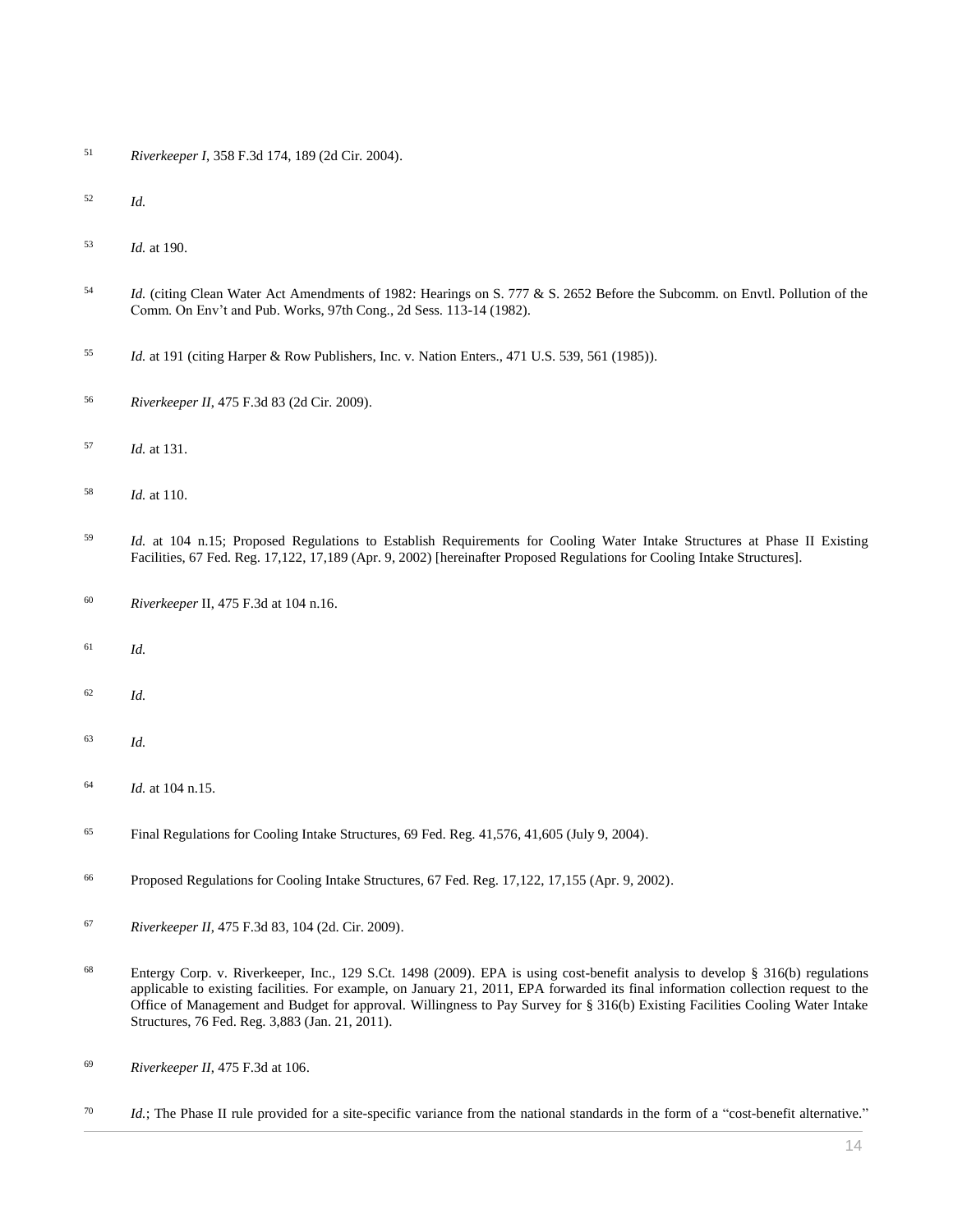This alternative allowed local permitting agencies to make site-specific determinations of BTA if the facility could demonstrate that the costs of compliance with the national standards were significantly greater than the benefits of compliance. *See* [40 C.F.R. §](http://www.westlaw.com/Link/Document/FullText?findType=L&pubNum=1000547&cite=40CFRS125.94&originatingDoc=I0ecc82a52df011e18b05fdf15589d8e8&refType=RB&originationContext=document&vr=3.0&rs=cblt1.0&transitionType=DocumentItem&contextData=(sc.Search)#co_pp_3f6100003e924)  [125.94\(a\)\(5\)\(ii\) \(2007\).](http://www.westlaw.com/Link/Document/FullText?findType=L&pubNum=1000547&cite=40CFRS125.94&originatingDoc=I0ecc82a52df011e18b05fdf15589d8e8&refType=RB&originationContext=document&vr=3.0&rs=cblt1.0&transitionType=DocumentItem&contextData=(sc.Search)#co_pp_3f6100003e924)

- *Riverkeeper II*[, 475 F.3d at 106.](http://www.westlaw.com/Link/Document/FullText?findType=Y&serNum=2011275512&pubNum=0000506&originatingDoc=I0ecc82a52df011e18b05fdf15589d8e8&refType=RP&fi=co_pp_sp_506_106&originationContext=document&vr=3.0&rs=cblt1.0&transitionType=DocumentItem&contextData=(sc.Search)#co_pp_sp_506_106)
- *Id.* [at 107.](http://www.westlaw.com/Link/Document/FullText?findType=Y&serNum=2011275512&originatingDoc=I0ecc82a52df011e18b05fdf15589d8e8&refType=RP&originationContext=document&vr=3.0&rs=cblt1.0&transitionType=DocumentItem&contextData=(sc.Search))
- *Id.*
- *Id.*
- *Id.* at 108.
- *Id.* at 109.
- *Id.* at 109-10.
- *Id.*
- Thomas J. Schoenbaum & Richard B. Stewart, *[The Role of Mitigation and Conservation Measures in Achieving Compliance with](http://www.westlaw.com/Link/Document/FullText?findType=Y&serNum=0117419783&pubNum=0101774&originatingDoc=I0ecc82a52df011e18b05fdf15589d8e8&refType=LR&fi=co_pp_sp_101774_242&originationContext=document&vr=3.0&rs=cblt1.0&transitionType=DocumentItem&contextData=(sc.Search)#co_pp_sp_101774_242)  [Environmental Regulatory Statutes: Lessons from Section 316 of the Clean Water Act](http://www.westlaw.com/Link/Document/FullText?findType=Y&serNum=0117419783&pubNum=0101774&originatingDoc=I0ecc82a52df011e18b05fdf15589d8e8&refType=LR&fi=co_pp_sp_101774_242&originationContext=document&vr=3.0&rs=cblt1.0&transitionType=DocumentItem&contextData=(sc.Search)#co_pp_sp_101774_242)*, 8 N.Y.U. ENVTL. L.J. 237, 242 (2000).
- [Chevron U.S.A., Inc. v. Natural Res. Def. Council, Inc., 467 U.S. 837, 843-44 \(1984\).](http://www.westlaw.com/Link/Document/FullText?findType=Y&serNum=1984130736&pubNum=0000780&originatingDoc=I0ecc82a52df011e18b05fdf15589d8e8&refType=RP&fi=co_pp_sp_780_843&originationContext=document&vr=3.0&rs=cblt1.0&transitionType=DocumentItem&contextData=(sc.Search)#co_pp_sp_780_843)
- [Entergy Corp. v. Riverkeeper, Inc., 129 S.Ct. 1498, 1505 \(2009\).](http://www.westlaw.com/Link/Document/FullText?findType=Y&serNum=2018511551&pubNum=0000708&originatingDoc=I0ecc82a52df011e18b05fdf15589d8e8&refType=RP&fi=co_pp_sp_708_1505&originationContext=document&vr=3.0&rs=cblt1.0&transitionType=DocumentItem&contextData=(sc.Search)#co_pp_sp_708_1505)
- Schoenbaum & Stewart, *supra* note 79.
- *See, e.g.,* Findings and Determinations *in re* Fla. Power Corp., Crystal River Power Plant, NPDES Permit No. FL0000159, EPA Region IV (Sept. 1, 1988) (fish hatchery); Waste Discharge Requirements for Pac. Gas & Elec. Co., Pittsburg Power Plant, NPDES Permit No. CA0004880, Calif. Reg'l Water Quality Control Bd., San Francisco Bay Region (Apr. 18, 1990) (fish stocking program); Settlement Agreement subsequent to Cent. Hudson Gas & Elec. Corp. v. E.P.A. and Settlement Agreement subsequent to *In re* Nat. Resources Def. Council v. N.Y. State Dept. of Env'l Conservation (fish hatchery, donation of public park, and stocking program); Marine Review Comm., Final Report to the Calif. Coastal Comm'n on the San Onofre Nuclear Generating Station, Doc. No. 89-02 (wetlands restoration and construction of artificial reefs).
- Schoenbaum & Stewart, *supra* note 79, at 249.
- [Ohio Valley Envtl Coal. v. Aracoma Coal Co., 556 F.3d 177, 202-07 \(4th Cir. 2009\).](http://www.westlaw.com/Link/Document/FullText?findType=Y&serNum=2018139271&pubNum=0000506&originatingDoc=I0ecc82a52df011e18b05fdf15589d8e8&refType=RP&fi=co_pp_sp_506_202&originationContext=document&vr=3.0&rs=cblt1.0&transitionType=DocumentItem&contextData=(sc.Search)#co_pp_sp_506_202)
- [40 C.F.R. § 230.75\(d\) \(2008\).](http://www.westlaw.com/Link/Document/FullText?findType=L&pubNum=1000547&cite=40CFRS230.75&originatingDoc=I0ecc82a52df011e18b05fdf15589d8e8&refType=RB&originationContext=document&vr=3.0&rs=cblt1.0&transitionType=DocumentItem&contextData=(sc.Search)#co_pp_5ba1000067d06)
- William A. Anderson & Eric P. Gotting, *[Taken In Over Intake Structures? Section 316\(b\) of the Clean Water Act](http://www.westlaw.com/Link/Document/FullText?findType=Y&serNum=0283139152&pubNum=0001445&originatingDoc=I0ecc82a52df011e18b05fdf15589d8e8&refType=LR&fi=co_pp_sp_1445_14&originationContext=document&vr=3.0&rs=cblt1.0&transitionType=DocumentItem&contextData=(sc.Search)#co_pp_sp_1445_14)*, 26 COLUM. J. [ENVTL. L. 1, 14 \(2001\).](http://www.westlaw.com/Link/Document/FullText?findType=Y&serNum=0283139152&pubNum=0001445&originatingDoc=I0ecc82a52df011e18b05fdf15589d8e8&refType=LR&fi=co_pp_sp_1445_14&originationContext=document&vr=3.0&rs=cblt1.0&transitionType=DocumentItem&contextData=(sc.Search)#co_pp_sp_1445_14)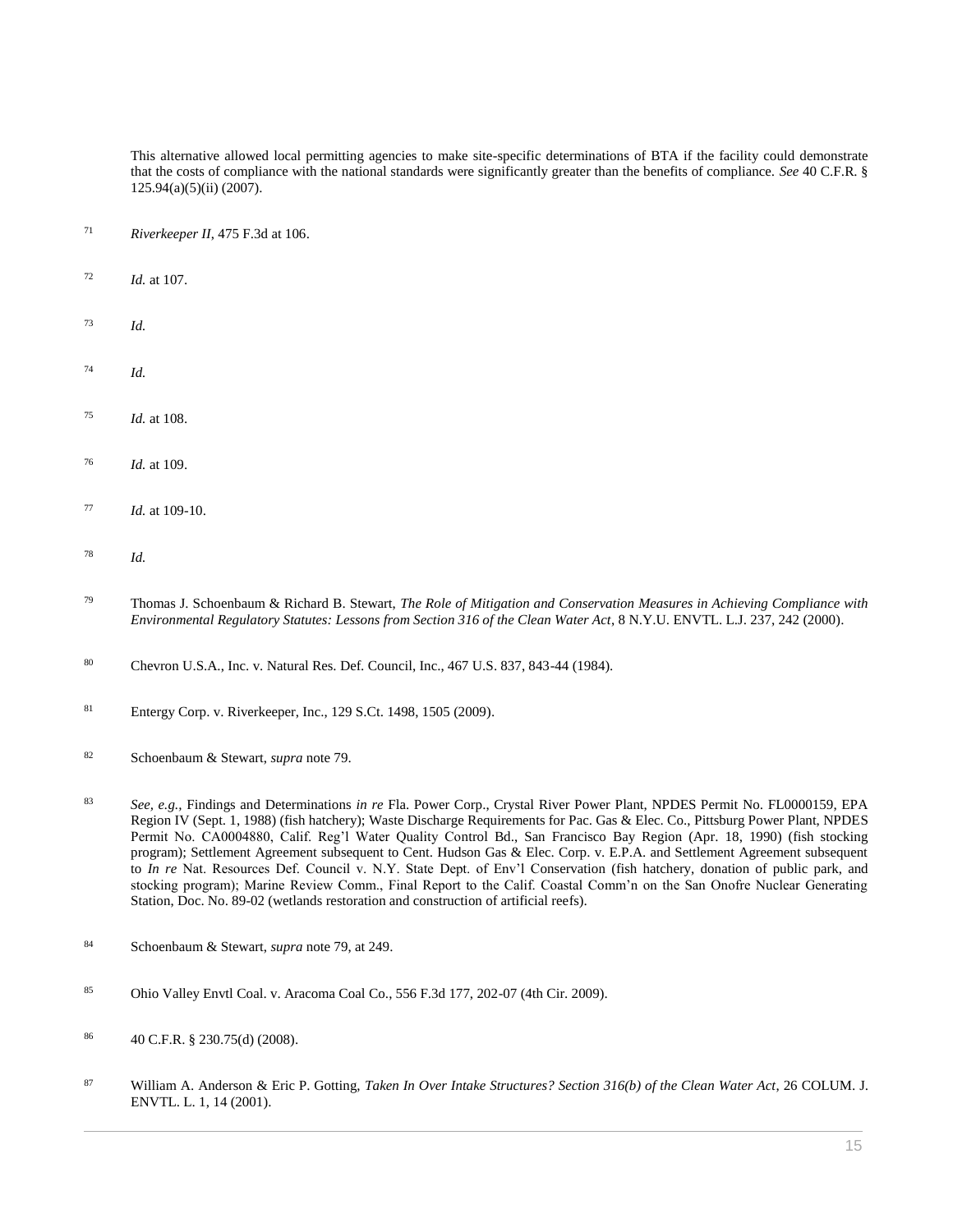- <sup>88</sup> *Id.* [at 21.](http://www.westlaw.com/Link/Document/FullText?findType=Y&serNum=0283139152&originatingDoc=I0ecc82a52df011e18b05fdf15589d8e8&refType=LR&originationContext=document&vr=3.0&rs=cblt1.0&transitionType=DocumentItem&contextData=(sc.Search))
- <sup>89</sup> *Id.*
- <sup>90</sup> *Id.*
- <sup>91</sup> *Id.*
- <sup>92</sup> *Id.*
- <sup>93</sup> Anderson & Gotting, *supra* note 87, at 21.
- <sup>94</sup> [33 U.S.C. § 1326\(a\) \(2006\).](http://www.westlaw.com/Link/Document/FullText?findType=L&pubNum=1000546&cite=33USCAS1326&originatingDoc=I0ecc82a52df011e18b05fdf15589d8e8&refType=RB&originationContext=document&vr=3.0&rs=cblt1.0&transitionType=DocumentItem&contextData=(sc.Search)#co_pp_8b3b0000958a4)
- <sup>95</sup> Anderson & Gotting, *supra* note 87, at 3. *Compare* S. 2770, 92nd Cong. (1st Sess. 1971), at §§ 301, 306, *reprinted in* A Legislative History of the Water Pollution Control Act Amendments of 1972, at 1608-10, 1623-27, *with* H.R. 11,896, 92nd Cong. (1st Sess. 1971), at § 316, *reprinted in* A Legislative History of the Water Pollution Control Act Amendments of 1972, at 1043-45 [hereinafter A Legislative History].
- <sup>96</sup> Anderson & Gotting, *supra* note 87, at 15. *See* H.R. 11,896, 92nd Cong. (1st Sess. 1971), at § 316, *reprinted in* A Legislative History, *supra* note 95, at 1043-45.
- <sup>97</sup> Anderson & Gotting, *supra* note 87, at 15; H.R. 11,896, 92nd Cong. (1st Sess. 1971), at § 502(6), *reprinted in* A Legislative History, *supra* note 95, at 1068.
- <sup>98</sup> Anderson & Gotting, *supra* note 87, at 15; H.R. 11,896, 92nd Cong. (1st Sess. 1971), at § 316(b), *reprinted in* A Legislative History, *supra* note 95, at 1043-44.
- <sup>99</sup> *Id.*
- <sup>100</sup> *Id.*
- <sup>101</sup> Anderson & Gotting, *supra* note 87, at 15-16; Industry witnesses explained that thermal discharges, as opposed to other pollutants, dissipate quickly, result in only local and temporary effects, and can benefit the environment under certain circumstances. *See generally* Water Pollution Control Legislation, 1971 (Oversight of Existing Programs): Hearings Before the Committee on Public Works, House of Representatives, 92nd Cong., 1st Sess. (1971); Water Pollution Control Legislation, 1971 Proposed Amendments to Existing Legislation: Hearings Before the Committee on Public Works, House of Representatives, 92nd Cong., 1st Sess. (1971); Water Pollution Control Legislation, 1971: Hearings on H.R. 11,896, H.R. 11,895 Before the Committee on Public Works, House of Representatives, 92nd Cong., 1st Sess. (1971).
- <sup>102</sup> S. 2770, 92nd Cong. (1st Sess. 1971), §§ 301, 306, 502(f), *reprinted in* A Legislative History, *supra* note 95, at 1608-10, 1612-20, 1697-98.
- <sup>103</sup> Anderson & Gotting, *supra* note 87, at 18[; S. CONF. REP. NO. 92-1236, at 119-21, 124-29, 137](http://www.westlaw.com/Link/Document/FullText?findType=Y&serNum=0100746669&pubNum=0001504&originatingDoc=I0ecc82a52df011e18b05fdf15589d8e8&refType=TV&originationContext=document&vr=3.0&rs=cblt1.0&transitionType=DocumentItem&contextData=(sc.Search)) (1972), *reprinted in* A Legislative History, *supra* note 95, at 302-04, 307-12, 320.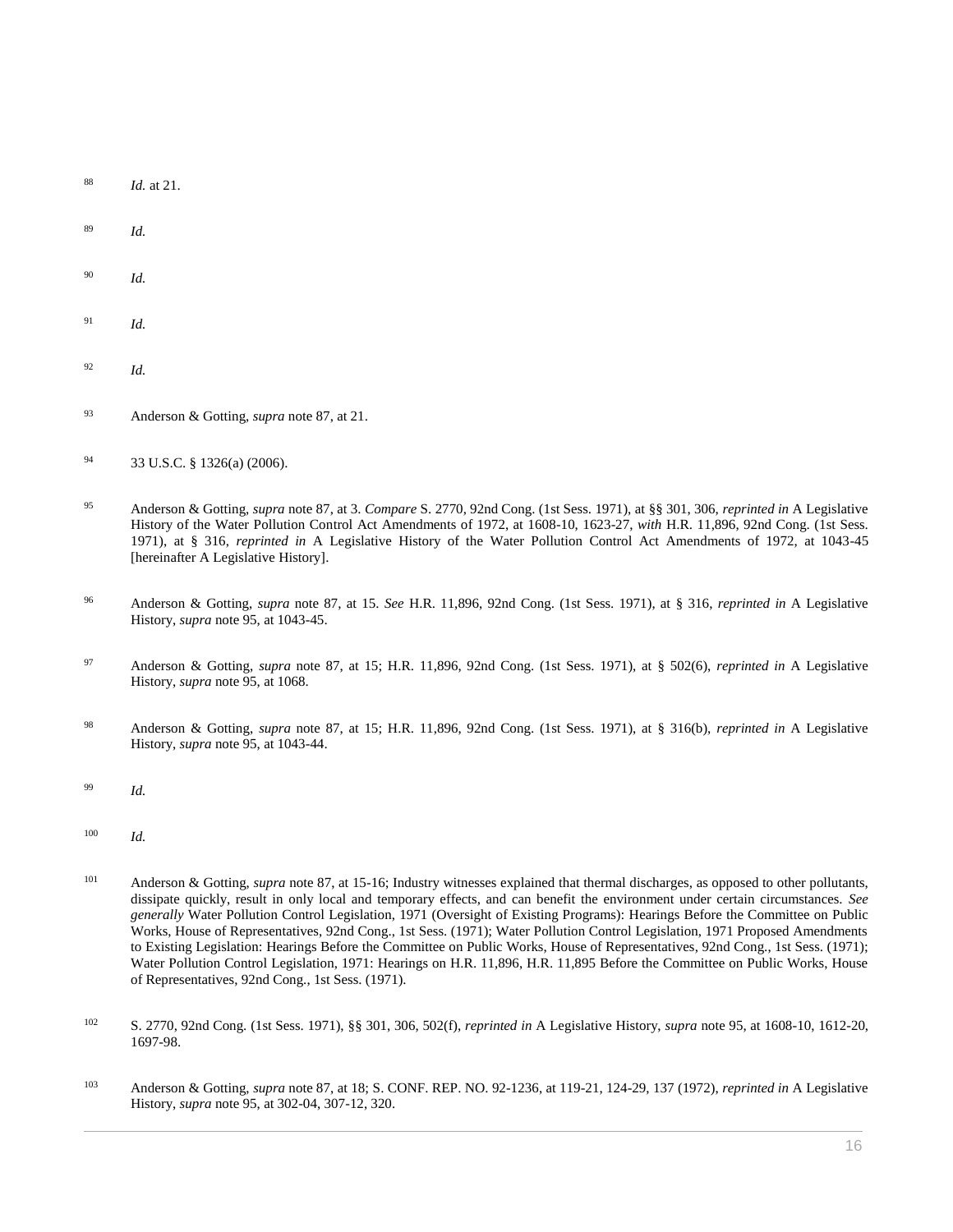- Anderson & Gotting, *supra* note 87, at 18; Federal Water Pollution Control Act, § 502(6), *reprinted in* A Legislative History, *supra* note 95, at 73.
- Anderson & Gotting, *supra* note 87, at 18; Federal Water Pollution Control Act, §§ 301, 304, *reprinted in* A Legislative History, *supra* note 95, at 31-33, 37-40.
- Anderson & Gotting, *supra* note 87, at 18; Federal Water Pollution Control Act, § 306, *reprinted in* A Legislative History, *supra* note 95, at 41-43.
- Anderson & Gotting, *supra* note 87, at 18; Federal Water Pollution Control Act, § 316(a), *reprinted in* A Legislative History, *supra* note 95, at 63.
- Anderson & Gotting, *supra* note 87, at 18. *See, e.g.*, 118 Cong. Rec. 33,763, 33,765-66 (1972), *reprinted in* A Legislative History, *supra* note 95, at 267-68, 273-74.
- Anderson & Gotting, *supra* note 87, at 19.
- *Id.*; 118 Cong. Rec. 33,761 (1972), reprinted in A Legislative History, *supra* note 95, at 263.
- *Id.*
- Anderson & Gotting, *supra* note 87, at 19.
- *Id.* at 22. In the preamble to the 1973 Proposed Rule, EPA stated that the new regulations would "provide a framework for the case-by-case determination" of "best technology available." Proposal Regarding Minimizing Adverse Environmental Impact, [38](http://www.westlaw.com/Link/Document/FullText?findType=l&pubNum=0184735&cite=UUID(I952AE210517511DAB100000BDBC9A81C)&originatingDoc=I0ecc82a52df011e18b05fdf15589d8e8&refType=CP&originationContext=document&vr=3.0&rs=cblt1.0&transitionType=DocumentItem&contextData=(sc.Search))  [Fed. Reg. 34,410, 34,410 \(Dec. 13, 1973\)](http://www.westlaw.com/Link/Document/FullText?findType=l&pubNum=0184735&cite=UUID(I952AE210517511DAB100000BDBC9A81C)&originatingDoc=I0ecc82a52df011e18b05fdf15589d8e8&refType=CP&originationContext=document&vr=3.0&rs=cblt1.0&transitionType=DocumentItem&contextData=(sc.Search)) [hereinafter Proposal Regarding Minimizing Adverse Evntl Impact].
- Minimizing Adverse Environmental Impact, [41 Fed. Reg. 17,387, 17,388 \(Apr. 26, 1976\).](http://www.westlaw.com/Link/Document/FullText?findType=l&pubNum=0184735&cite=UUID(IFDAF88704FE711DA86C2000BDBC9A81C)&originatingDoc=I0ecc82a52df011e18b05fdf15589d8e8&refType=CP&originationContext=document&vr=3.0&rs=cblt1.0&transitionType=DocumentItem&contextData=(sc.Search))
- U.S. E.P.A., DEVELOPMENT DOCUMENT, *supra* note 6, at 176.
- [33 U.S.C. § 1326\(b\) \(2006\).](http://www.westlaw.com/Link/Document/FullText?findType=L&pubNum=1000546&cite=33USCAS1326&originatingDoc=I0ecc82a52df011e18b05fdf15589d8e8&refType=RB&originationContext=document&vr=3.0&rs=cblt1.0&transitionType=DocumentItem&contextData=(sc.Search)#co_pp_a83b000018c76)
- Anderson & Gotting, *supra* note 87, at 39.
- Kadvany, *supra* note 3, at 109.
- Schoenbaum & Stewart, *supra* note 79, at 307.
- *Id.*
- *Id.*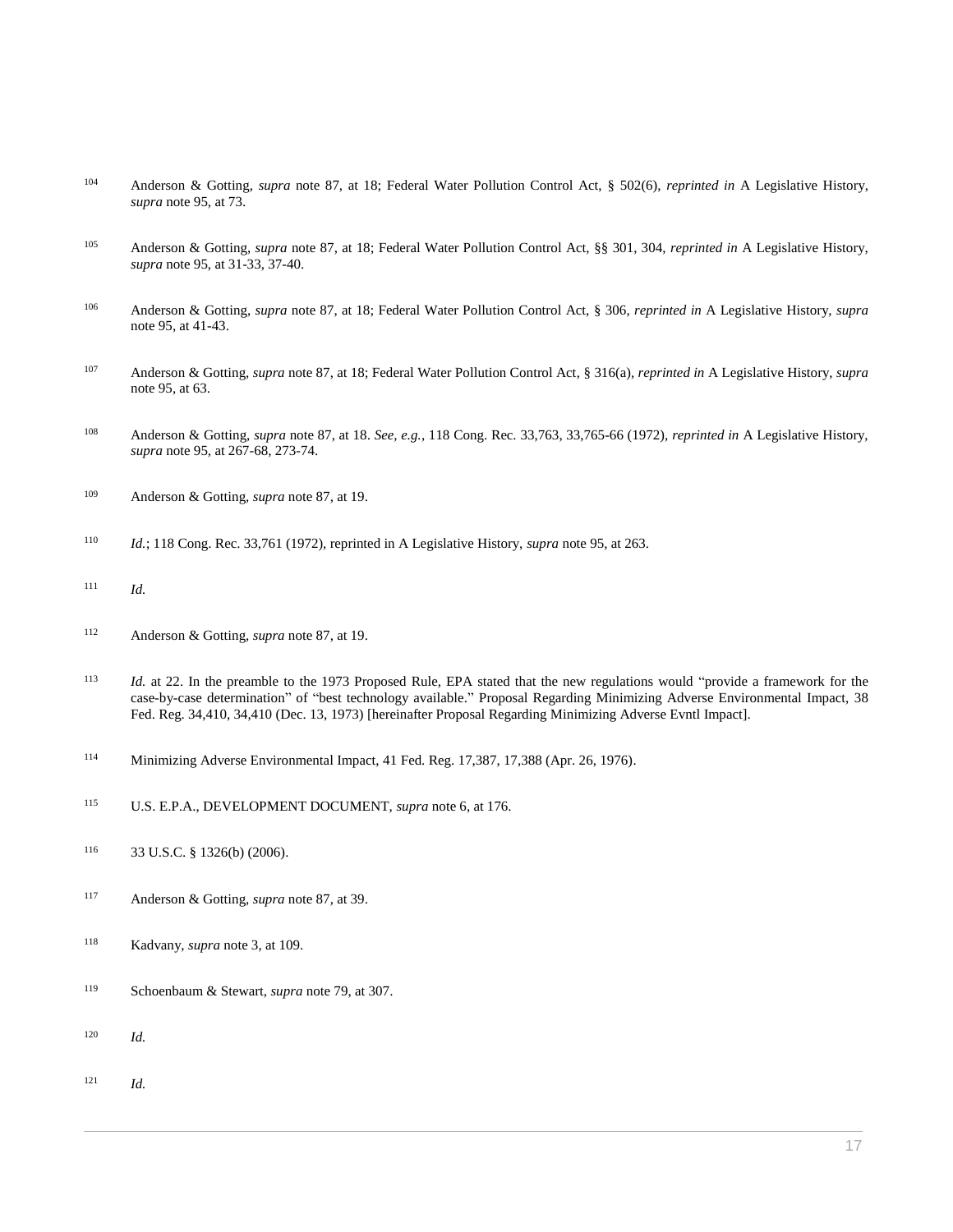- Schoenbaum & Stewart, *supra* note 79, at 307 (citing U.S. E.P.A., *Draft Guidelines to Determine Best Available Technology for Location, Design, Construction, and Capacity of Cooling Water Intake Structures for Minimizing Adverse Environmental Impact: § 316(b)* Pub. L. No. 92-500, 18-19, 32-33, 37, 42 (1975)).
- *See, e.g.*[, Seacoast Anti-Pollution League v. Costle, 597 F.2d 306, 309-11 \(1st Cir. 1979\).](http://www.westlaw.com/Link/Document/FullText?findType=Y&serNum=1979112721&pubNum=0000350&originatingDoc=I0ecc82a52df011e18b05fdf15589d8e8&refType=RP&fi=co_pp_sp_350_309&originationContext=document&vr=3.0&rs=cblt1.0&transitionType=DocumentItem&contextData=(sc.Search)#co_pp_sp_350_309)
- Kadvany, *supra* note 3, at 108.
- Anderson & Gotting, *supra* note 87, at 39.
- Federal Water Pollution Control Act, § 101, *reprinted in* A Legislative History, *supra* note 95, at 3.
- Anderson & Gotting, *supra* note 87, at 39. *See* [United States v. Riverside Bayview Homes, 474 U.S. 121,132-33 \(1985\)](http://www.westlaw.com/Link/Document/FullText?findType=Y&serNum=1985158798&pubNum=0000780&originatingDoc=I0ecc82a52df011e18b05fdf15589d8e8&refType=RP&fi=co_pp_sp_780_132&originationContext=document&vr=3.0&rs=cblt1.0&transitionType=DocumentItem&contextData=(sc.Search)#co_pp_sp_780_132) (citing the House Report language and concluding Congress intended to focus on protection of aquatic ecosystems).
- H.R. REP. NO. 92-911 (1972), *reprinted in* A Legislative History, *supra* note 95, at 764.
- Anderson & Gotting, *supra* note 87, at 46.
- [Final Regulations for Cooling Intake Structures, 69 Fed. Reg. 41,576, 41,609 \(July 9, 2004\).](http://www.westlaw.com/Link/Document/FullText?findType=l&pubNum=0001037&cite=UUID(I1A1E9400345F11DAB1EA8A3AF7542D25)&originatingDoc=I0ecc82a52df011e18b05fdf15589d8e8&refType=CP&fi=co_pp_sp_1037_41576&originationContext=document&vr=3.0&rs=cblt1.0&transitionType=DocumentItem&contextData=(sc.Search)#co_pp_sp_1037_41576)
- 131 Anderson & Gotting, *supra* note 87, at 47. "Adverse environmental impacts that could occur from cooling water intakes relate to the net damage or destruction of benthos, plankton and nektonic organisms ...." Proposal Regarding Minimizing Adverse Evntl Impact[, 38 Fed. Reg. 34,410 \(Dec. 13, 1973\).](http://www.westlaw.com/Link/Document/FullText?findType=l&pubNum=0184735&cite=UUID(I952AE210517511DAB100000BDBC9A81C)&originatingDoc=I0ecc82a52df011e18b05fdf15589d8e8&refType=CP&originationContext=document&vr=3.0&rs=cblt1.0&transitionType=DocumentItem&contextData=(sc.Search))
- Anderson & Gotting, *supra* note 87, at 46.
- See examples, *supra* note 86.
- [16 U.S.C. §§ 1801-](http://www.westlaw.com/Link/Document/FullText?findType=L&pubNum=1000546&cite=16USCAS1801&originatingDoc=I0ecc82a52df011e18b05fdf15589d8e8&refType=LQ&originationContext=document&vr=3.0&rs=cblt1.0&transitionType=DocumentItem&contextData=(sc.Search))82 (2006).
- [16 U.S.C. § 1851\(1\)-\(2\).](http://www.westlaw.com/Link/Document/FullText?findType=L&pubNum=1000546&cite=16USCAS1851&originatingDoc=I0ecc82a52df011e18b05fdf15589d8e8&refType=LQ&originationContext=document&vr=3.0&rs=cblt1.0&transitionType=DocumentItem&contextData=(sc.Search))
- [16 U.S.C. § 1802\(33\)\(a\).](http://www.westlaw.com/Link/Document/FullText?findType=L&pubNum=1000546&cite=16USCAS1802&originatingDoc=I0ecc82a52df011e18b05fdf15589d8e8&refType=RB&originationContext=document&vr=3.0&rs=cblt1.0&transitionType=DocumentItem&contextData=(sc.Search)#co_pp_7bae0000adc66)
- [16 U.S.C. § 1829.](http://www.westlaw.com/Link/Document/FullText?findType=L&pubNum=1000546&cite=16USCAS1829&originatingDoc=I0ecc82a52df011e18b05fdf15589d8e8&refType=LQ&originationContext=document&vr=3.0&rs=cblt1.0&transitionType=DocumentItem&contextData=(sc.Search))
- [16 U.S.C. §§ 1536 \(2006\).](http://www.westlaw.com/Link/Document/FullText?findType=L&pubNum=1000546&cite=16USCAS1536&originatingDoc=I0ecc82a52df011e18b05fdf15589d8e8&refType=LQ&originationContext=document&vr=3.0&rs=cblt1.0&transitionType=DocumentItem&contextData=(sc.Search))
- Schoenbaum & Stewart, *supra* note 79, at 259.
- [85 F.3d 535, 544-45 \(11th Cir. 1996\).](http://www.westlaw.com/Link/Document/FullText?findType=Y&serNum=1996124295&pubNum=0000506&originatingDoc=I0ecc82a52df011e18b05fdf15589d8e8&refType=RP&fi=co_pp_sp_506_544&originationContext=document&vr=3.0&rs=cblt1.0&transitionType=DocumentItem&contextData=(sc.Search)#co_pp_sp_506_544)
- [16 U.S.C. § 661 \(2006\).](http://www.westlaw.com/Link/Document/FullText?findType=L&pubNum=1000546&cite=16USCAS661&originatingDoc=I0ecc82a52df011e18b05fdf15589d8e8&refType=LQ&originationContext=document&vr=3.0&rs=cblt1.0&transitionType=DocumentItem&contextData=(sc.Search))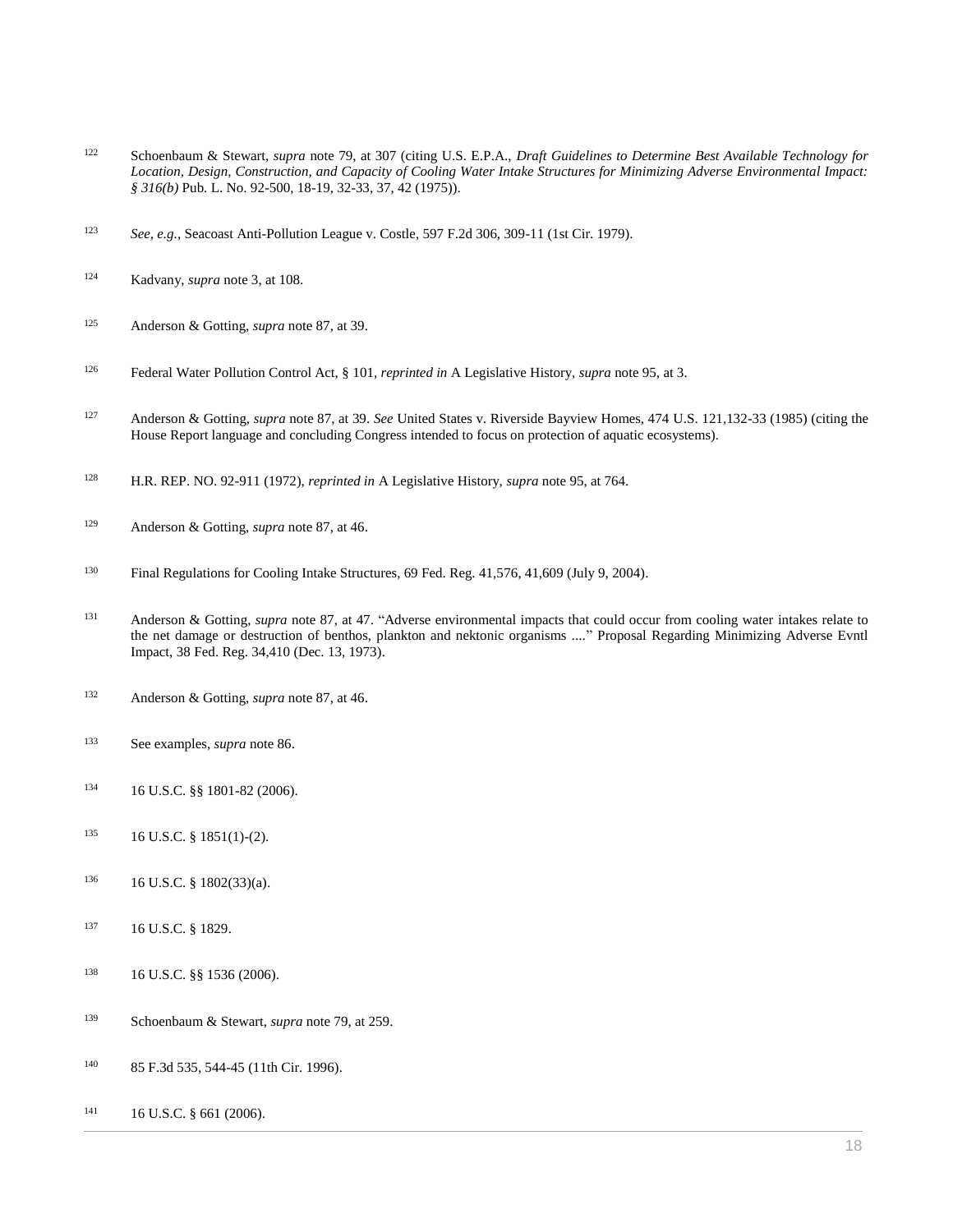- [Fish and Wildlife Service Mitigation Policy, 46 Fed. Reg. 7,644, 7,650 \(Jan. 23, 1981\).](http://www.westlaw.com/Link/Document/FullText?findType=l&pubNum=0001037&cite=UUID(IB1A19FB035F511DAA715A5CD0856D60A)&originatingDoc=I0ecc82a52df011e18b05fdf15589d8e8&refType=CP&fi=co_pp_sp_1037_7644&originationContext=document&vr=3.0&rs=cblt1.0&transitionType=DocumentItem&contextData=(sc.Search)#co_pp_sp_1037_7644)
- Schoenbaum & Stewart, *supra* note 79, at 301.
- *Id.* at 277.
- May & van Rossum, *supra* note 5, at 453.
- Proposal Regarding Minimizing Adverse Evntl Impact[, 38 Fed. Reg. 34,410 \(Dec. 13, 1973\).](http://www.westlaw.com/Link/Document/FullText?findType=l&pubNum=0184735&cite=UUID(I952AE210517511DAB100000BDBC9A81C)&originatingDoc=I0ecc82a52df011e18b05fdf15589d8e8&refType=CP&originationContext=document&vr=3.0&rs=cblt1.0&transitionType=DocumentItem&contextData=(sc.Search))
- 147 In re Central Hudson Gas and Elec. Corp., 2 U.S. Envtl. Protection Agency Gen. Counsel Opinions 371, 381-82 (Env't L. Publishing Service) (1977).
- Kadvany, *supra* note 3, at 108.
- *Id.*
- *Id.*
- May & van Rossum, *supra* note 5, at 454.
- [Final Regulations for Cooling Intake Structures, 69 Fed. Reg. 41,576, 41,609, 41,622 \(July 9, 2004\).](http://www.westlaw.com/Link/Document/FullText?findType=l&pubNum=0001037&cite=UUID(I1A1E9400345F11DAB1EA8A3AF7542D25)&originatingDoc=I0ecc82a52df011e18b05fdf15589d8e8&refType=CP&fi=co_pp_sp_1037_41576&originationContext=document&vr=3.0&rs=cblt1.0&transitionType=DocumentItem&contextData=(sc.Search)#co_pp_sp_1037_41576)
- Schoenbaum & Stewart, *supra* note 79, at 237.
- *Id.* at 299-300.
- *See supra* note 86. The state of Washington allows the use of restoration measures in their water permitting program. *Frequently Asked Questions About SEPA*, DEP'T OF ECOLOGY: STATE OF WASH., http:// www.ecy.wa.gov/programs/sea/sepa/faq.htm (last visited May 12, 2011).
- May & van Rossum, *supra* note 5, at 478-80.
- <sup>157</sup> *Id.* The groups point out that long-term population impacts are a moving target.
- *Id.*
- *Conservation*, SOUTH TEXAS NUCLEAR POWER PLANT, http:// www.stpnoc.com/#/about-us/conservation, (last visited May 12, 2011).
- *Id.*